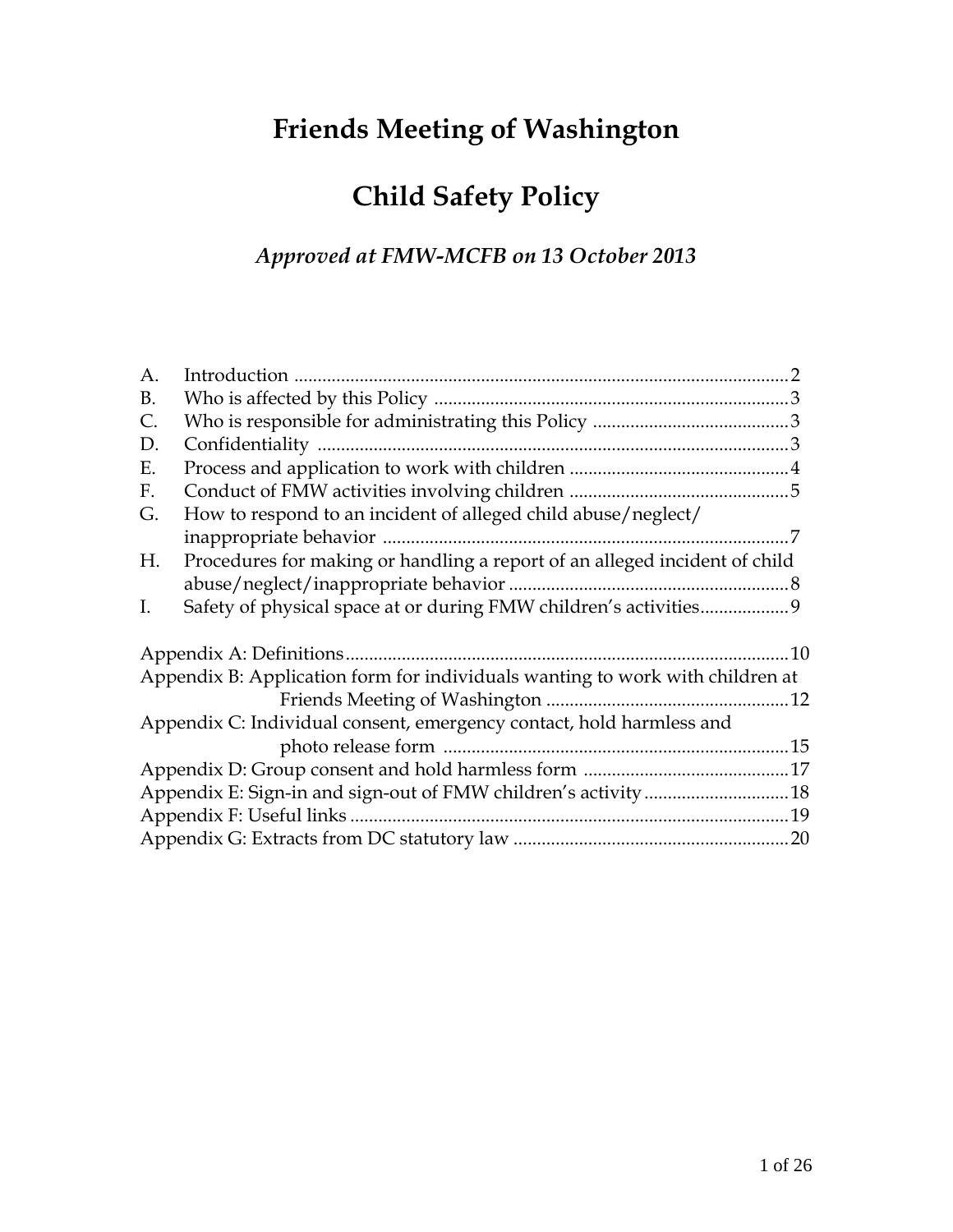## *A. Introduction*

This policy has been developed to support our Meeting being a place of safety and security for the children and adults who participate in our community. The policy is intended to serve as a source of guidance and build trust for all Friends Meeting of Washington (FMW) participants. Following this policy is important for all members, attenders, visitors and employees of FMW because it provides guidance and support in preventing and identifying possible instances of child abuse or neglect and promotes child safety. The policy is also seeks to minimize the possibility of baseless charges or unwarranted suspicion of child abuse or neglect being directed towards a member, attender, visitor or employee of FMW. Lastly, this policy seeks to balance FMW's spiritual needs, child safety concerns, legal requirements and financial and practical limitations.

This policy sets forth the roles, expectations and requirements relating to child safety at FMW. For a more general discussion on children safety, see the "Baltimore Yearly Meeting Youth Safety Policy Updated June 15, 2013 at Interim Meeting", which is endorsed by the FMW Child Safety Committee (CSC). The requirements in this FMW policy take precedence over the BYM Youth Safety Policy with respect to FMW Children's Activities.

Because the CSC anticipates that most FMW Children's Activities will take place on FMW property in Washington, DC, this policy has been written to comply with the District of Columbia (DC) Code. CSC recognizes that if an activity occurs outside of the District of Columbia additional laws may apply that may take precedence over parts of this policy.

## **To summarize the key aspects of this policy:**

- No child may be left alone or with only one adult other than their parent, guardian or custodian during an FMW Children's Activity or while on FMW property.
- Every FMW Children's Activity must have a minimum of: (a) two (2) or more children; and (b) two (2) or more adults who have been approved by the CSC to work with children (Adult Childcare Givers).
- All FMW classrooms, childcare rooms and activity areas shall have an open door policy. Doors to these spaces shall always be open when in use and parents, guardians, custodians, CSC members and sponsoring Committee members are welcome to visit at any time.
- Childcare givers may release a child only to their parent, guardian or custodian. Childcare givers may not release the child to an unknown adult, older sibling or allow the child leave on his/her own.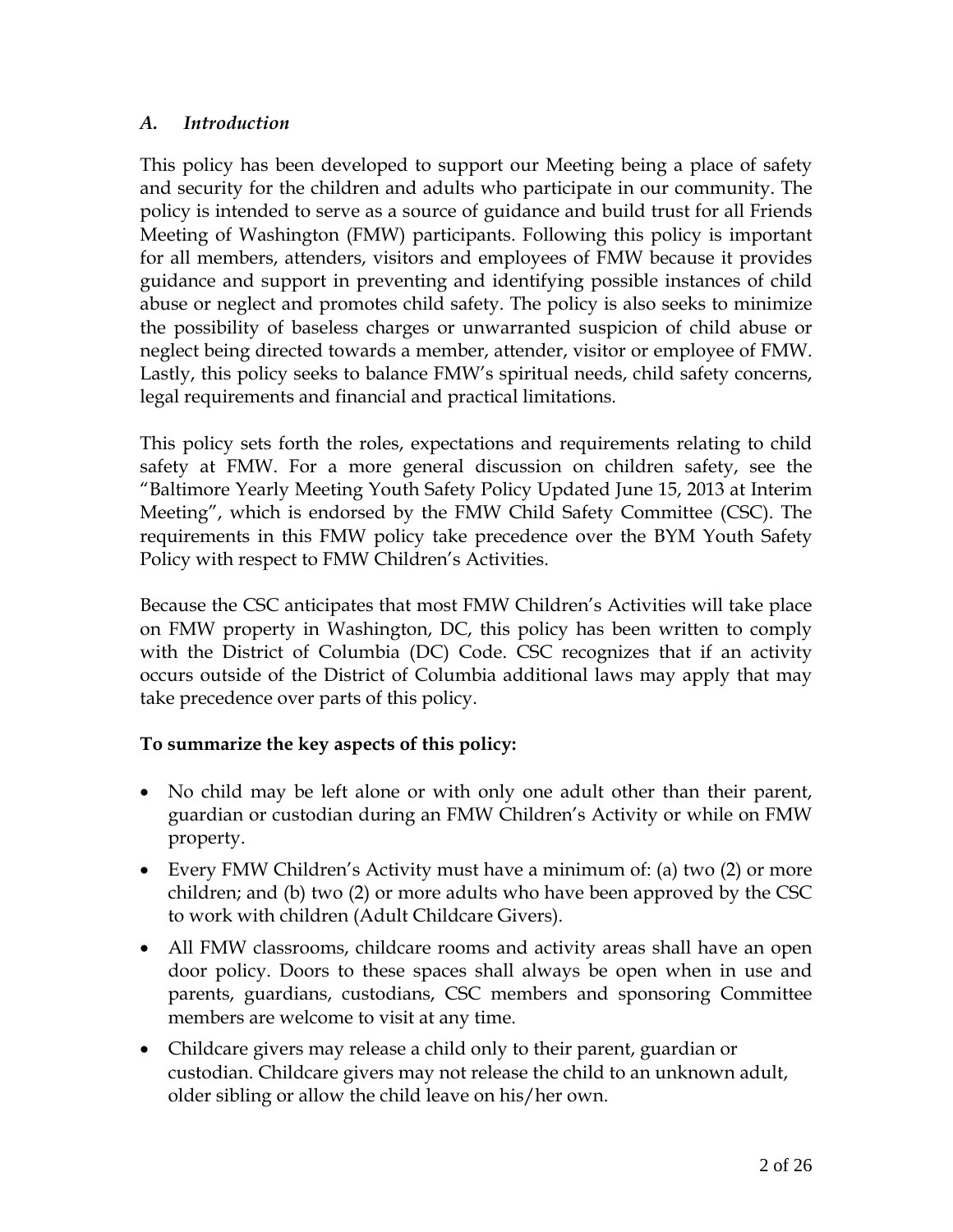- If a child is present but not participating in an FMW Children's Activity, then the child is under the care of their parent, guardian or custodian.
- Any questions or concerns about this policy should be sent to the Clerk(s) of CSC.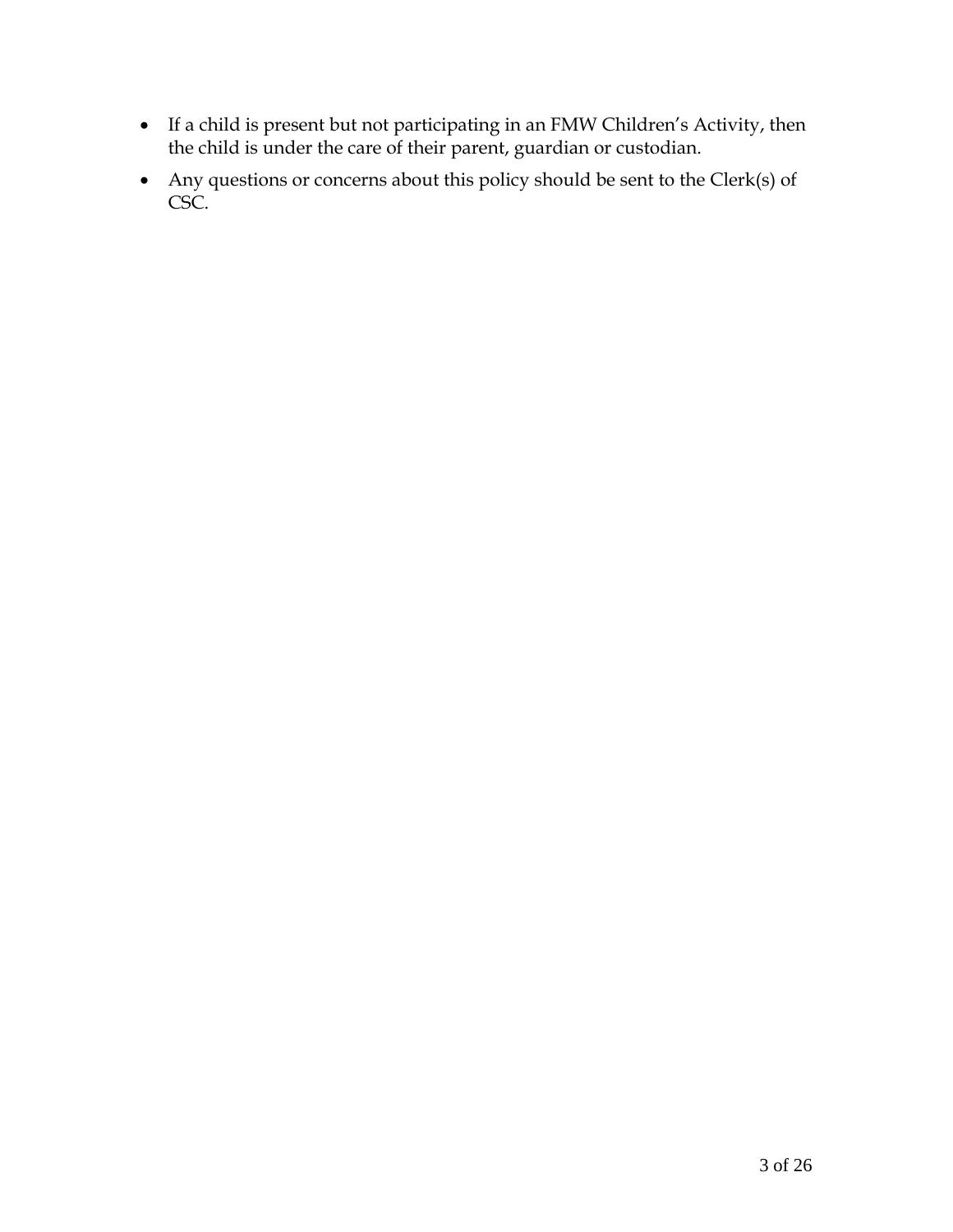## *B. Who is affected by this policy?*

- $\checkmark$  Everyone who participates in FMW activities, but especially those involved in FMW Children's Activities.
- $\checkmark$  FMW Activity Coordinators (those coordinating activities aimed at children or that have a significant participation by children e.g. weekend retreats at Catoctin).
- $\checkmark$  Adults serving as First Day School (FDS) teachers and assistant teachers.
- $\checkmark$  Adults providing care of nursery aged children.
- $\checkmark$  Paid FMW employees who work with children.
- $\checkmark$  Children 14-17 years of age who are involved with caring for nurseryaged children.
- $\checkmark$  Adult volunteers who supervise FMW sponsored overnight events that involve children.
- $\checkmark$  Adults driving or chaperoning children (other than their own) in vehicles or by other means to or from FMW-sponsored activities at the request of an FMW Activity Coordinator.
- $\checkmark$  Adults who provide one-on-one counseling or mentoring to children.

# *C. Who is responsible for administering this policy?*

The CSC or others who are approved by FMW Meeting for Worship with a Concern for Business are responsible for administering this policy. Other FMW Committees shall consult with the CSC on topics that involve or affect children, children activities or that relate to abuse, neglect or safety issues affecting children.

## *D. Confidentiality*

All information, verbal, electronic, or paper collected in connection with implementing this policy will be kept in the strictest confidence, to the extent allowed by law.

All documents generated in conjunction with the process by which an individual may apply to work with children at FMW shall be kept in the Meeting House locked vault or other secure storage location. None of these records may be distributed to any person or entity other than a member of CSC, the FMW Administrative Secretary, a Trustee or an individual to whom disclosure is required by law*.* Any applicant to work with children, whether approved or not approved, has the right to review his/her application file and any associated documents in the presence of a member of the CSC and the Administrative Secretary and has the right to submit written refutation or comments of any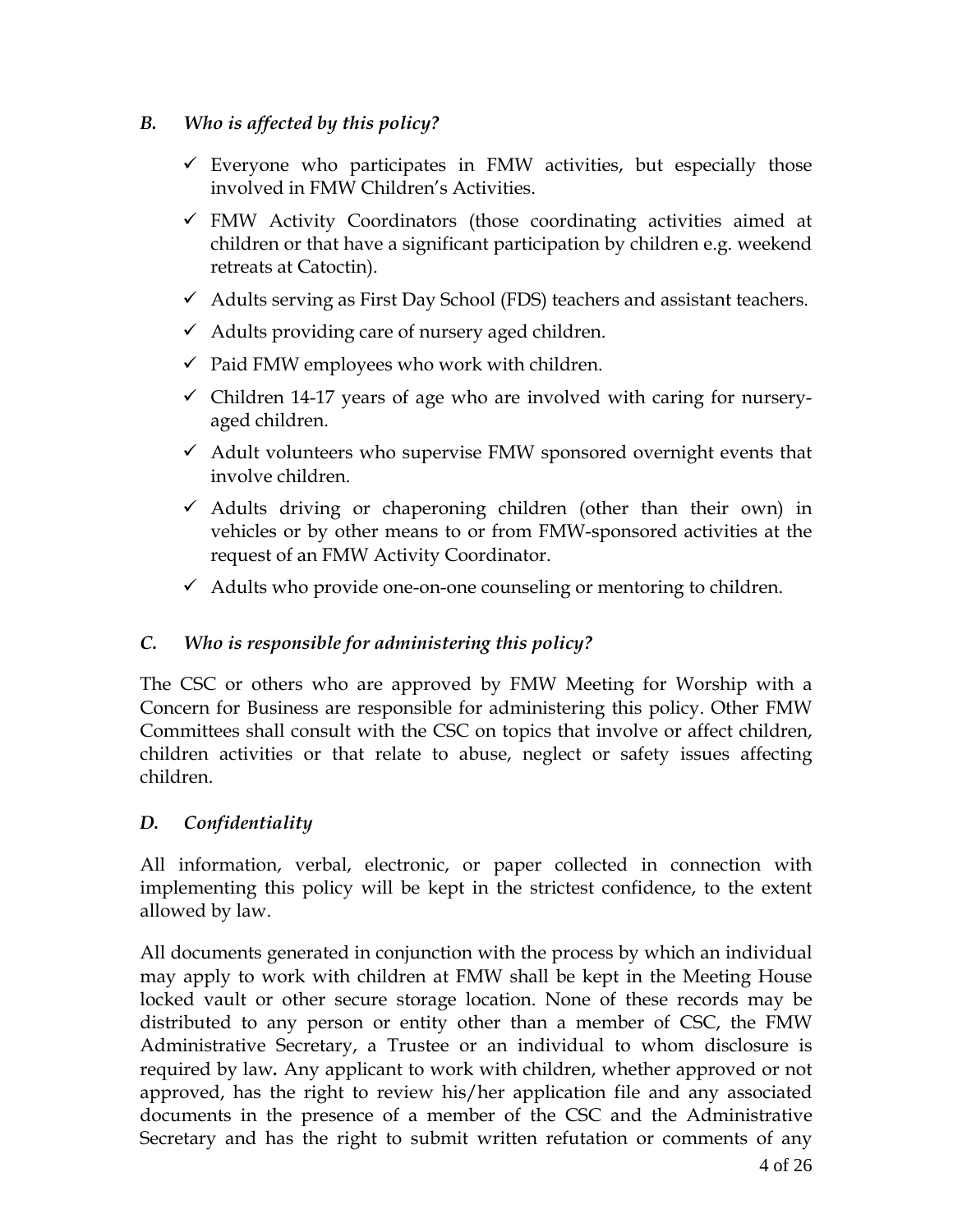material they deem to be inaccurate or misleading (Youths must be in the company of his/her parent/guardian/custodian). No copy of the document(s) will be provided in any fashion or form to an applicant at any time. Records will be retained according to FMW recordkeeping policies for personnel issues as stipulated in the FMW Handbook.

# *E. Process and Application to Work with Children*

- 1. All individuals who plan to work with children and/or accompany children other than their own to an FMW Children's Activity must complete and sign a written Application Form (see *Appendix B*) and be approved by CSC to become an Adult Childcare Giver (ACG) or Youth Childcare Giver (YCG).
- 2. The application includes but is not limited to: a National Criminal Background check (Youths are exempted), verification of employment, and references. These checks may be repeated at any time without further notice to the applicant as long the person remains an ACG or YCG.
- 3. Applicants shall identify a sponsoring FMW Committee for the applicable FMW Children's Activity. This is normally the Committee that the applicant anticipates assisting with the FMW Children's Activity at the time of their application. Once the applicant has been approved by the CSC to work with children, the now-ACG/YCG may assist in an FMW Children's Activity sponsored by any FMW Committee.
- 4. A YCG must have completed an American Red Cross babysitting course not more than (1) year before the date of the application to work with children at FMW.
- 5. Individuals who have been convicted/adjudicated with criminal charges that fall within the following categories will not be allowed to participate in FMW Children's Activities:
	- a. Any type of aggressive incident against another individual;
	- b. Any type of stalking or threatening incident against another individual;
	- c. Any misuse of weapons;
	- d. Any crimes involving behavior toward children, including pornography and child abuse or neglect; or
	- e. Any crimes related to production or distribution of drugs within the past ten (10) years.
- 6. These requirements are similar to "BYM Criminal Background Checks Guidelines" and are consistent with applicable DC law (*See* DC St. 4 § 1501.05(a) (set out in Appendix G).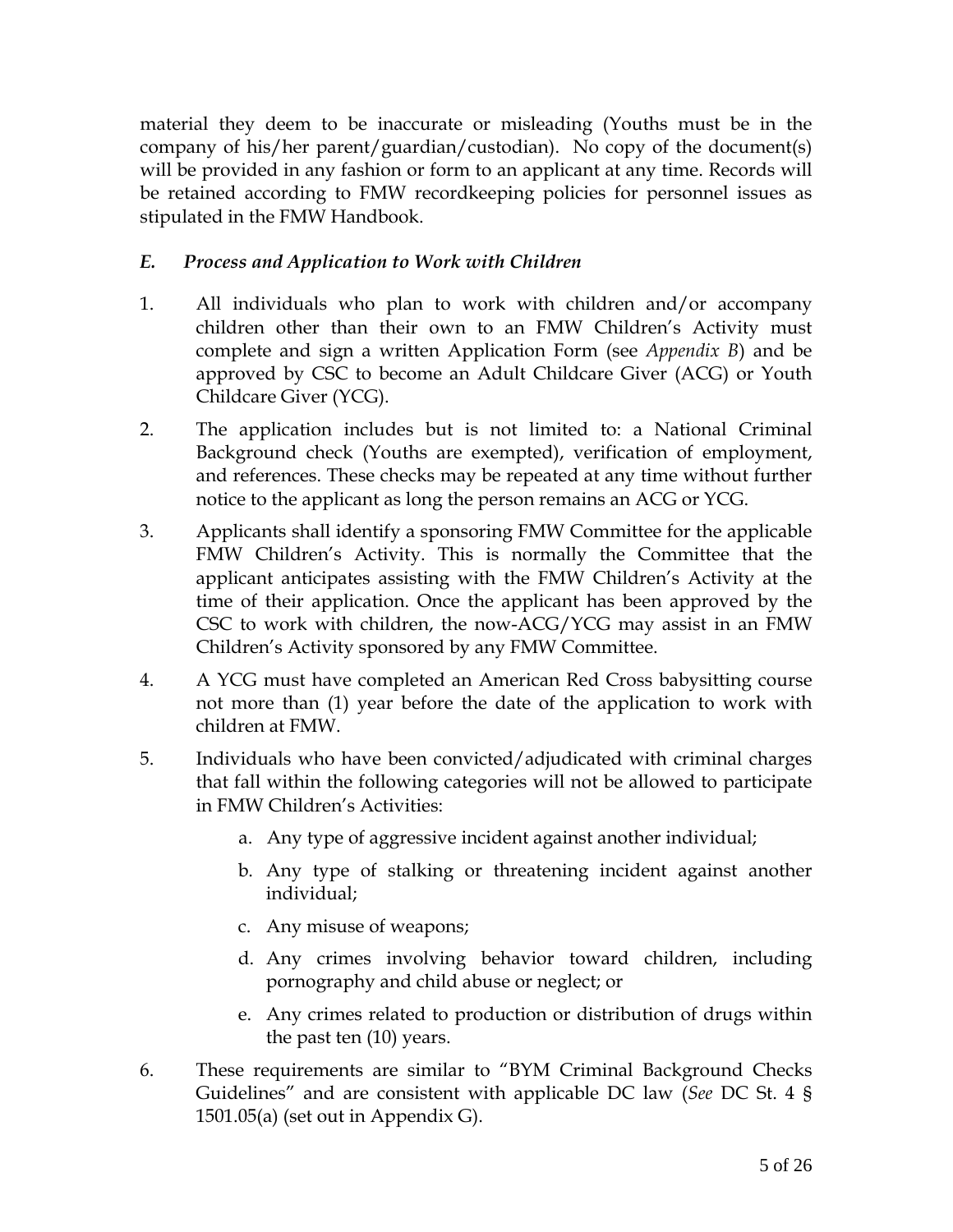- 7. All volunteers who want to work with children must be known to the Meeting as a member or attender for a minimum of six (6) months prior to assuming their duties (consistent with the verification method described in Appendix B).
- 8. All individuals who work with children shall attend an annual training session organized by CSC that reviews this policy and its implementation. Other adults are welcome to attend these sessions. Training sessions will cover prevention, discovery and reporting of child abuse/neglect incidents. ACGs/YCGs that require training in between annual training sessions may be trained with videos or other instructional methods as approved by CSC.
- 9. Each FMW Committee sponsoring an FMW Children's Activity is free to decide if a specific ACG or YCG is unsuitable for the particular activity, regardless of whether CSC has previously approved the individual to work with children. An FMW committee rejecting a specific ACG or YCG for a particular activity shall inform the person and CSC of their decision and reason, which may be added to the person's file.
- 10. Should a concern arise about the suitability of an applicant, the CSC will first seek to reach unity on the matter. If CSC fails to reach unity that they reject the applicant or have questions about the applicant's suitability, the CSC will then take one of two following courses of action. First, if the concern arises from disturbing information or a lack of information revealed during the screening process, a meeting will be held with the applicant. The meeting shall include the members of the CSC and the Clerk of the sponsoring FMW Committee with which the applicant seeks to assist with FMW Children's Activities. This assessment group will review with the applicant the concerns that have been identified. Following this review, the assessment group will seek unity about the applicant's suitability. Alternatively, if the concern arises from a general sense of unease rather than from a particular piece of information, a clearness process shall be convened by the assessment group, in the absence of the applicant, to help them achieve clearness about the cause of the concern. In this case, the assessment group may decide to speak with the applicant again before making a decision, but are not required to do so. Any decision reached as a result of either process is final and confidential. CSC may invite an applicant to apply again, usually after a certain period of time has passed or after the applicant has met some conditions that have been specified. Following any refusal to accept an applicant, the assessment group may discuss with an applicant other possible uses of the person's skills and time in service to the Meeting. All documents and decisions concerning this process will be added to the individual's confidential application file held by CSC.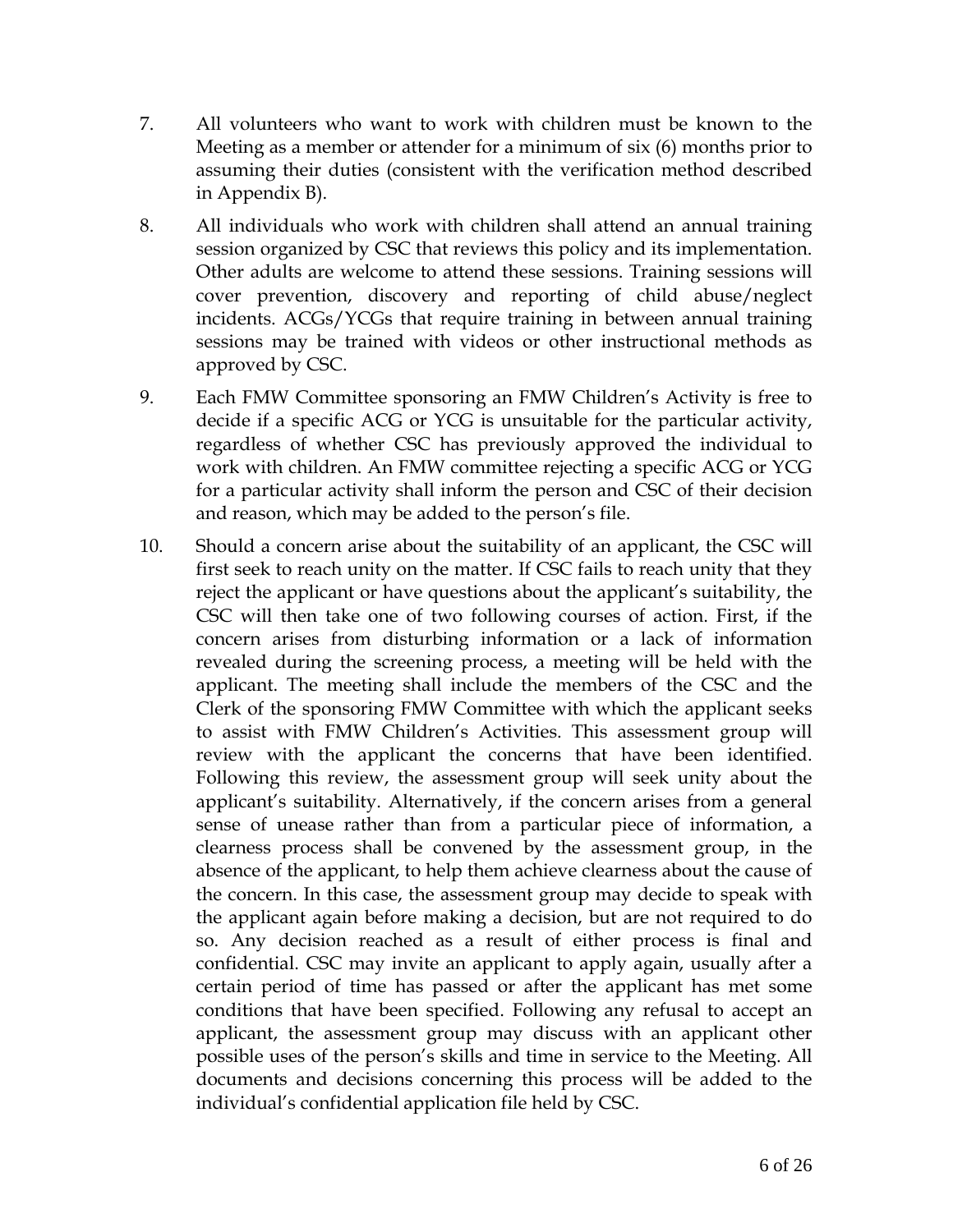## *F. Conduct of FMW Children's Activities*

- 1. No child will be left alone or with only one adult, other than their parent/guardian/custodian during an FMW Children's Activity. All adults leading/coordinating FMW Children's Activities must be ACGs.
- 2. No FMW Children's Activity may begin or continue unless at least two (2) ACGs are present and at least two (2) children are present. During an FMW Children's Activity with only two (2) ACGs present, if one (1) ACG must leave the Children's Activity (*e.g.* for a bathroom break), the absence should be very brief. If the absence is expected to be more than a few minutes, the sole remaining ACG must terminate the FMW Children's Activity and return the children to their parents, guardians or custodians. If this situation arises during FDS and the children's parents, guardians or custodians cannot be reached, the remaining ACG must take the children to the Assembly Room, inform the Friendly Office Presence of the situation and request assistance.
- 3. All FMW Children's Activities shall have a sign in/out sheet (see Appendix E) that the parent, guardian or custodian must sign when they drop-off and pick-up their child. Before and after this transfer of care, the child remains the responsibility of the parent, guardian or custodian.
- 4. One-time visitors to an FMW Children's Activity need not be ACGs or YCGs, but the sponsoring committee must forward to CSC and obtain prior approval for that individual's participation.
- 5. For FMW Children's Activities taking place off-campus or overnight, a minimum of three (3) ACGs must be present, at least two (2) of the three (3) ACGs shall be unrelated by blood or by marriage, and every effort should be made that at least one (1) female and one (1) male are among the ACGs participating. This ensures that the requirement to always have at least two (2) ACGs present is met.
- 6. All ACGs and YCGs shall behave in a respectful, caring, nurturing and non-judgmental manner towards children. Any inappropriate, abusive or violent language or behavior (*e.g.*, causing a safety concern) will result in suspension and possible revocation of the ACG's or YCG's ability to participate in FMW Children's Activities (see section F7 below).
- 7. The CSC, after reaching unity, has the authority to immediately suspend any ACG, YCG, child or one-time participant that is suspected of alleged child abuse or neglect, causing a safety incident or who has engaged in unsafe behavior during an FMW Children's Activity. The suspension shall prevent the person from participating in FMW Children's Activities until an investigation is completed and it is determined that there is no basis for further concern. Any investigation of allegations will at a minimum be conducted by CSC with the Clerk of the Committee sponsoring the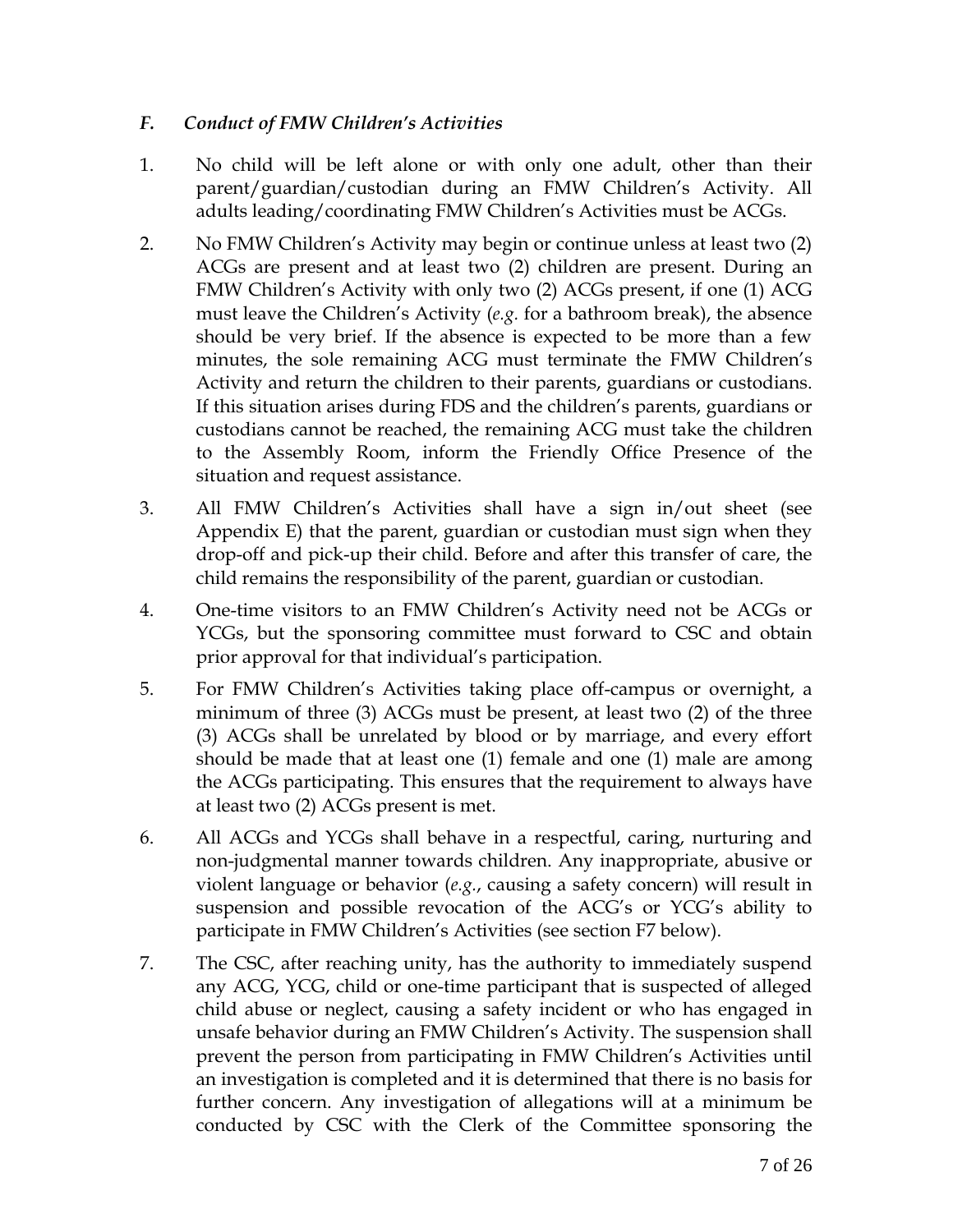Children's Activity and should follow a process similar to that set forth herein. CSC will inform the individual of its decision and provide a reason for the suspension or dismissal of suspicion, and add this information to the person's confidential file. CSC recognizes the importance of and shall respond in a timely manner.

- 8. All FMW Children's Activities are always open to parents, guardians or custodians, the CSC, and members of the Committee sponsoring the activity, who are all welcome to visit at any time. Any classroom-based activity (*e.g.* FDS) will always have its doors open and never locked.
- 9. FDS activities and childcare are governed by DC St. 38-272.01 and 4-412, (Regulation No. 74-34 Child Development Facilities Regulation) that requires the following minimum adult to children ratios:

| $0 \, \text{yrs}$ – 3 yrs of age        | 1:4  |
|-----------------------------------------|------|
| $4 \text{ yrs} - 8 \text{ yrs}$ of age  | 1:8  |
| $9 \text{ yrs} - 17 \text{ yrs of age}$ | 1:10 |

- 10. All participants in FMW Children's Activities (e.g. FDS, field trips, day excursions, or overnight trips/camping) are required to have a completed and signed "Individual Consent, Emergency Contact, Hold Harmless and Photo Release Form" (see Appendix C). One (1) form per year is needed and the FMW Activity Coordinator shall collect and review these forms. If a parent, guardian or custodian will not be present at such FMW Children's Activity then an event-specific "Individual Consent, Emergency Contact, Hold Harmless and Photo Release Form" (see Appendix C) must be completed and signed designating a custodian for their child during the activity. The designated custodian may not be responsible for more than four (4) children, if one or more of the children is not their own.
- 11. Youths (between 14-17 years of age) may care only for nursery-aged children and do not count as ACGs for the purpose of fulfilling the requirement to have at least (2) ACGs present during an FMW Children's Activity. Of the two (2) ACGs who shall be present together with the YCG at an FMW Children's Activity, one (1) of the ACGs shall be designated as the supervisor of the YCG for purposes of the FMW Children's Activity.
- 12. Bathroom rules:
	- a. During FDS: Children will use the nearest single-use bathroom to their classroom. These bathrooms will be labeled as such and are all single use bathrooms that can be locked.
	- b. Members, attenders, visitors, and employees of FMW are requested to minimize their use of these single-use bathrooms when First Day School activities are ongoing (usually between 10:30 A.M. to 11:15 A.M. on Sundays). Multi-person bathrooms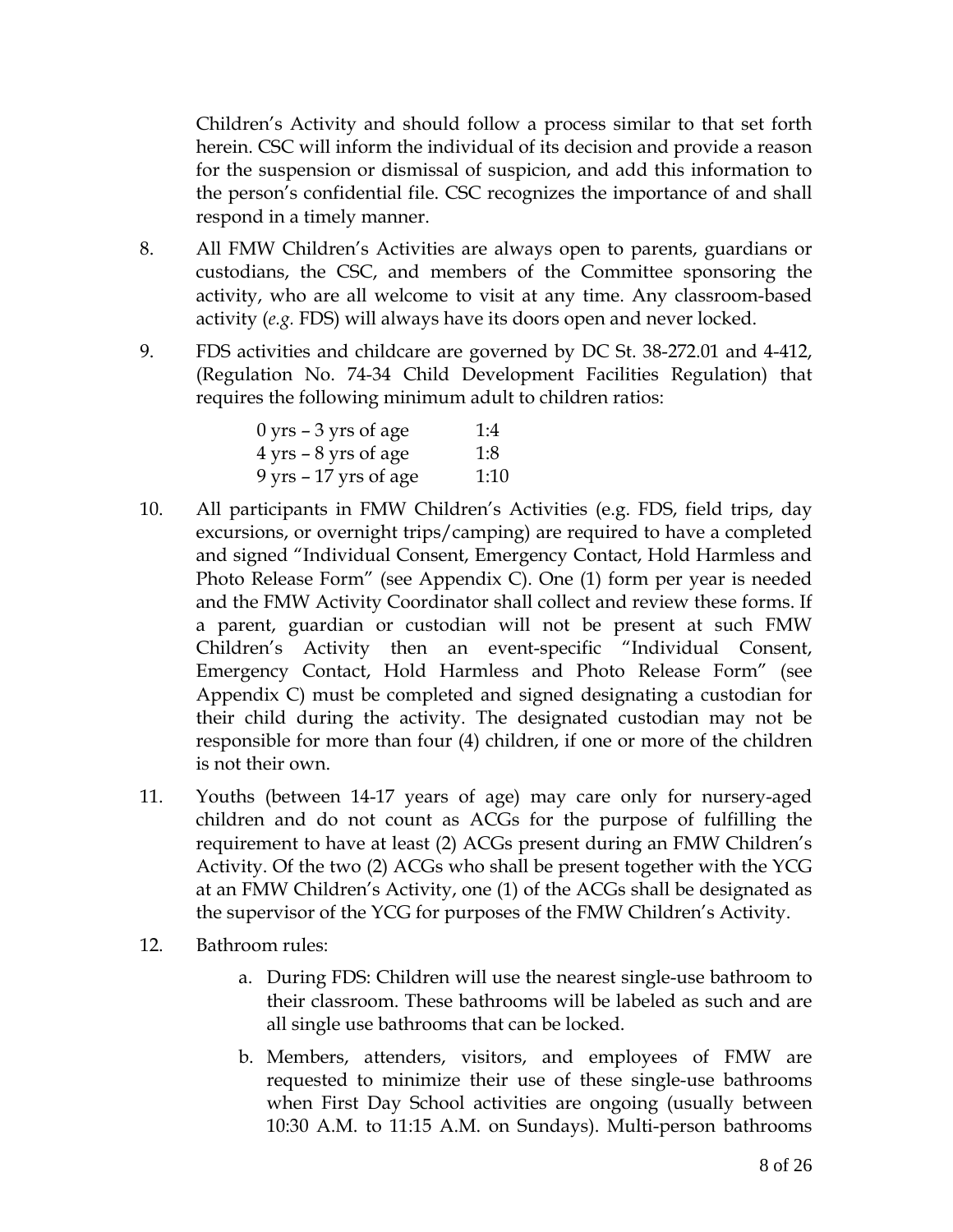(*i.e.*, those on the ground floor of the Meeting House) should not be used by unescorted children.

- c. During any off-campus FMW Children's Activity, any bathroom usage by children should be done escorted by an ACG. Generally, this is best handled by bringing all children to use the bathroom at the same time. If this is not possible, an ACG may escort a minimum of two (2) children to the bathroom at the same time.
- 13. Any groups that include children visiting or staying at the FMW campus must complete a "Group Consent and Hold Harmless form" (see Appendix D) for their group.
- 14. Sponsoring Committees that propose an FMW Children's Activity or state that childcare is offered for an event must specify the age range that can participate or for which childcare will be offered.

# *G. How to respond to an incident of alleged child abuse, neglect or inappropriate behavior*

- 1. All individuals shall be open and receptive to all abuse/neglect claims regardless of who the alleged perpetrator is.
- 2. Protect the alleged victim and any other children by making them safe. Distance children from the alleged perpetrator.
- 3. Reassure the alleged victim with love, kindness, support, and do not challenge their response.
- 4. Notify the parent/guardian/custodian and return the child to them as soon as possible.
- 5. Inform the authorities (see Section H).
- 6. Obtain support and assistance for yourself.

# *H. Procedure to make or handle a report of an incident of alleged child abuse, neglect or inappropriate behavior*

- 1. In reporting an alleged/suspected incident of child abuse, neglect, or inappropriate behavior, make a written record of the time, place, the persons involved, the general nature of the incident, and the exact words/actions/events/visual clues used. Do not conduct an investigation.
- 2. The laws governing reporting child abuse/neglect are described in DC St. 4-1301, which requires that any person aware of or suspecting an incident of child abuse or neglect report this to DC Child and Family Service Agency at (202) 671-SAFE (7233) or contact the police as soon as possible (See Appendix F).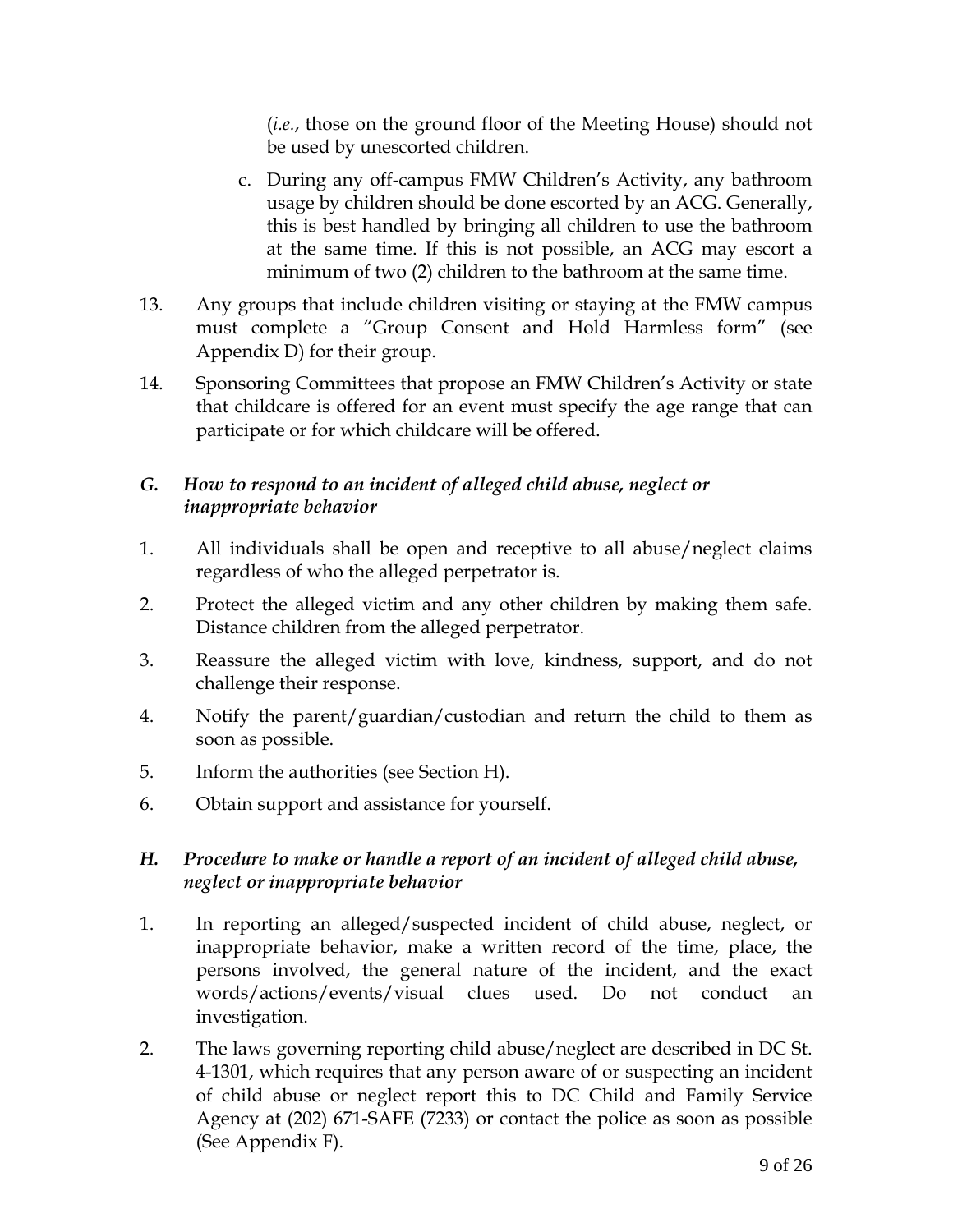- 3. In addition, FMW (see section H4 below) should be informed as soon as possible of any alleged or suspected child abuse, neglect or inappropriate behavior by any participant in an FMW Children's Activity. This will allow FMW to take the necessary measures to evaluate and mitigate the situation, independent of any outside investigation and any individual's statutory reporting responsibilities.
- 4. Informing FMW can be done in a number of ways: Notify a member of CSC or a member of the Committee sponsoring the event at which the alleged abuse occurred (e.g., REC for First Day School). In the absence of any of the above, a person should inform the Clerk of the Meeting or a Trustee. The person receiving the report will inform a member of CSC as soon as possible. Once notified, CSC will meet as soon as possible to review the situation (See F7).
- 5. CSC must inform FMW's Insurance Company (See Appendix A for details of current carrier) within twenty-four (24) hours after the alleged incident was first reported to them.
- 6. Any person suspected of child abuse, neglect or inappropriate behavior is subject to suspension from all FMW Children's Activities (see F7).
- 7. The CSC and any other members/attenders/employees of FMW should seek the advice of legal counsel before responding to media inquiries.
- 8. CSC should review this policy to be sure all procedures are being followed and work with FMW's Insurance Company and legal counsel as needed concerning the alleged incident.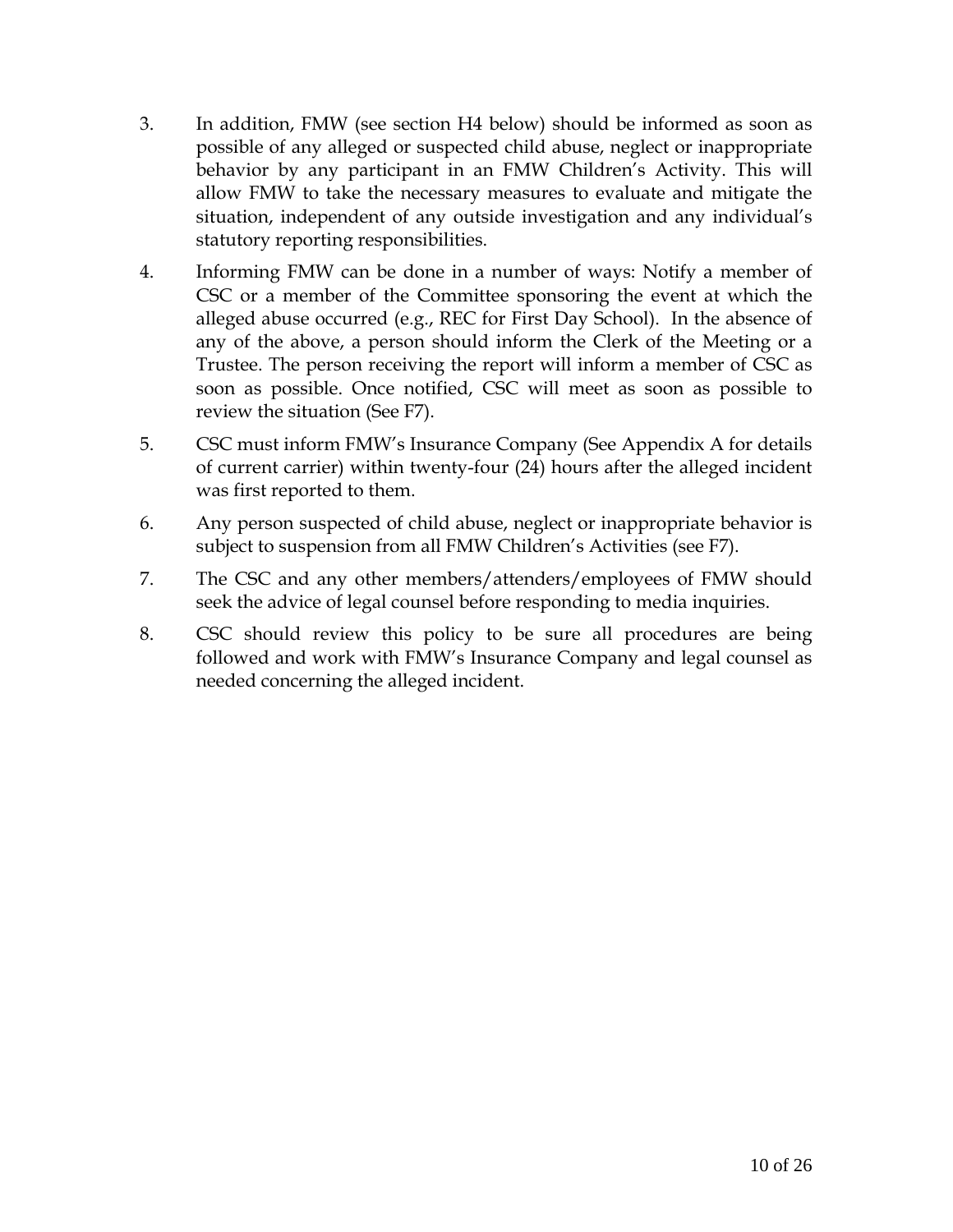#### *I. Safety of physical space at or during FMW Children's Activities*

- 1. The FMW Property Committee is the primary group that addresses building and grounds safety issues (*e.g.*, repairs or changes in furniture in specific rooms, grounds, playground equipment).
- 2. The Property Committee should be immediately informed of any suspected safety concerns of physical property.
- 3. The FMW campus, like many places of worship, at certain times allows any person to enter and exit the property freely. Many times there are multiple entrances and exits from FMW that are not supervised in any way.

#### **For example during a typical Sunday Morning Meeting for Worship in May 2013, the campus could be accessed in the following ways:**

- a. The front garden gates are open.
- b. The door between the assembly room and the back garden is normally open.
- c. The back garden, although seemingly closed, often has the following configuration: Gates towards the street (Decatur Place NW) are normally locked. Gates towards the front garden opposite side of the Decatur Place NW gates are open, or if locked many children can easily climb over them. Doors to Quaker House are usually open which in turn has open doors with street access to Decatur Place NW.
- d. The second floor of FMW building has multiple entries and exits.
- e. A number of rooms used for childcare and FDS have emergency exit doors that are normally closed from the outside.
- 4. Children may enter the kitchen only during an FMW Children's Activity and under the supervision of ACGs.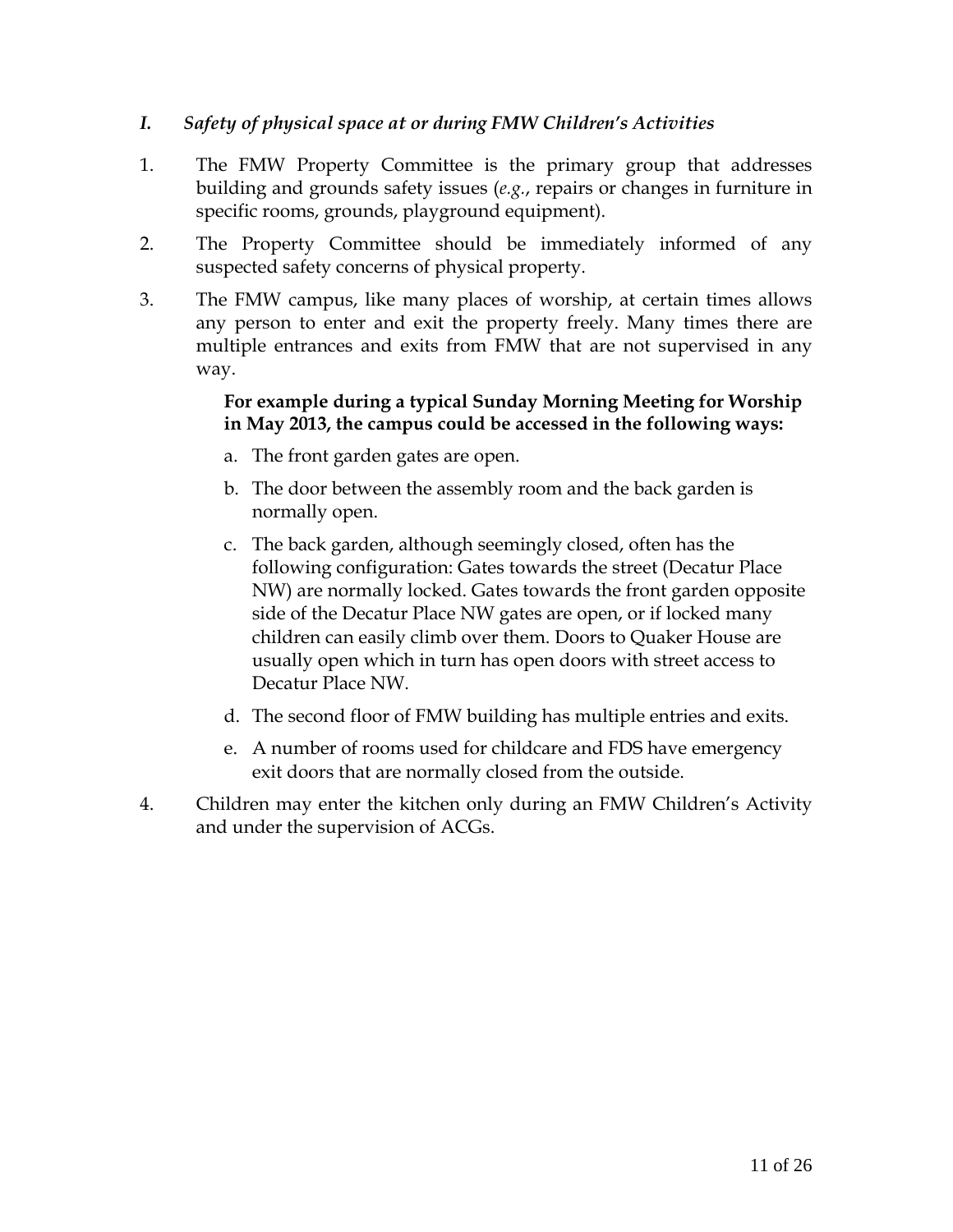#### *Appendix A: Definitions*

**Adult:** An individual who is 18 or older years of age.

**Adult Childcare Giver (ACG):** An individual 18 years of age or older who has applied and been approved by CSC to lead or co-lead FMW Children's Activities.

**Baltimore Yearly Meeting (BYM):** is the body of Religious Society of Friends (Quakers) comprising Quaker Meetings in the areas of central Pennsylvania, Maryland, West Virginia, Virginia and the District of Columbia.

**Child**: An individual who is under 18 years of age (excepting children who have been legally emancipated between 16-18 years of age see: DC ST 16-2301 and DC ST 16-4604.02).

**Child Abuse and Neglect:** Is the intentional, physical or mental injury, sexual abuse, negligent treatment, or maltreatment of any child under the age of eighteen by a person who is responsible for the child's welfare under circumstances which indicate the child's health or welfare is threatened." (See DC St. 16-2307(9)(23)). See DC St. 16-2301 for criteria (see *Appendix G*) and also links in *Appendix F*.

**Child Safety Committee (CSC) member**: A person approved by FMW's Meeting for Worship with a Concern for Business to serve on the CSC. Members of CSC are responsible for Child Safety Policy, this document and should be consulted in any matters involving children at FMW.

**Custodian:** A person or agency, other than a parent or legal guardian:

(A) to whom the legal custody of a child has been granted by the order of a court;

(B) who is acting in loco parentis; or

(C) who is a day care provider or an employee of a residential facility, in the case of the placement of an abused or neglected child (DC ST 16-2301(12).

**Guardian:** A person who, under court order, is the guardian of the person of a minor or a public or private agency with whom a minor has been placed by a court (DC St. 2-1542).

**First Day School (FDS):** An FMW Children's Activity under the guidance of the Religious Education Committee (REC), which generally takes place on the FMW campus in Washington DC or at nearby locations such as Church of the Pilgrims.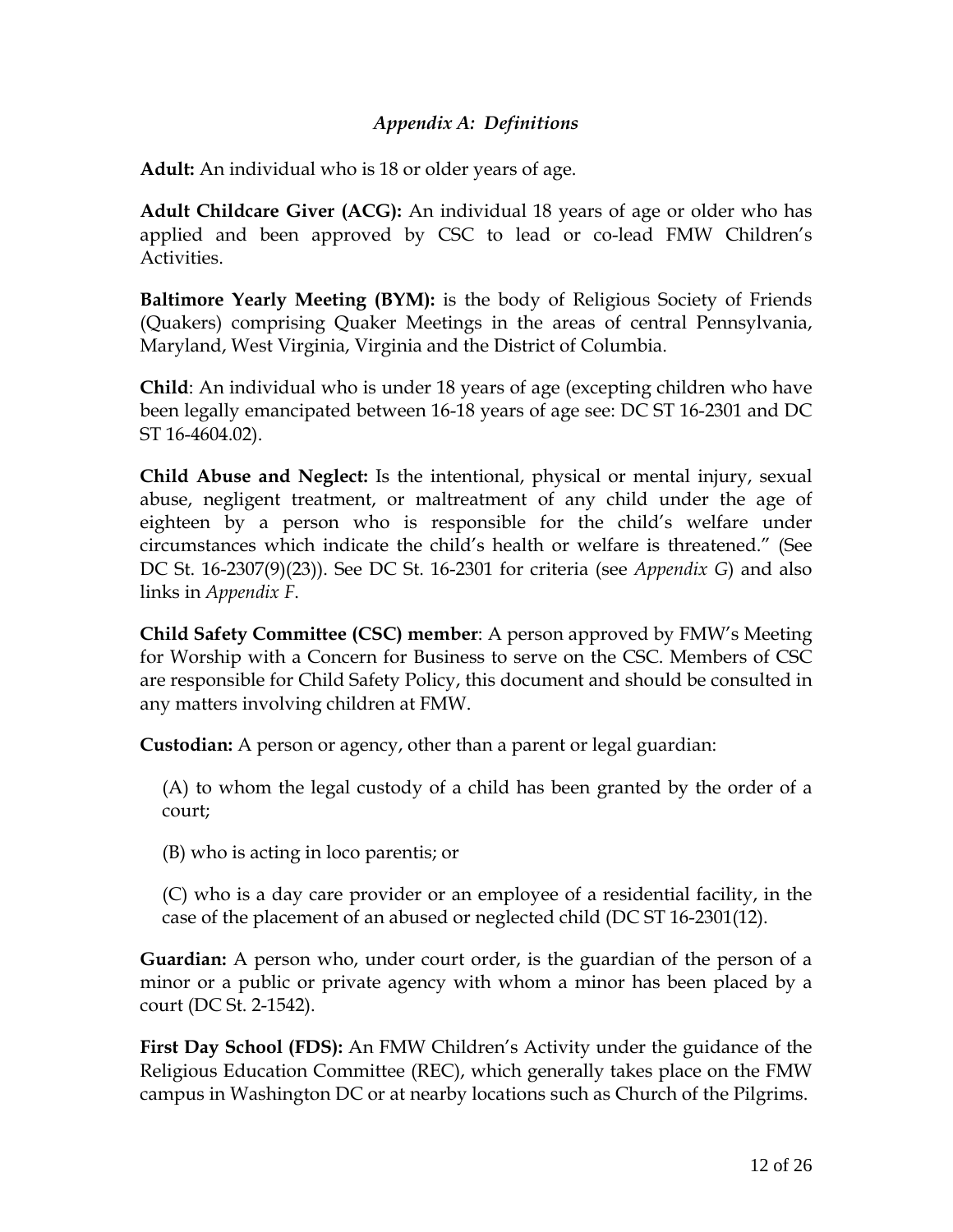**FMW Activity Coordinator**: The person in charge of a particular FMW Children's Activity (*e.g.*, for First Day School activities this is the REC Clerk or their designated person).

**FMW Children's Activity:** Any activity sponsored by FMW that is principally aimed at children or that has a large number of children present (*e.g.*, First Day School, a field trip, or hosting visiting children staying on FMW property).

**FMW Meeting for Worship with a Concern for Business:** The forum in which FMW business decisions are reached (generally held once a month except in August).

**Insurance Company:** The company that provides liability insurance to FMW. As of May 2013, this was Guide One Insurance Company which can be reached at 1- 888-748-4326.

**Nursery Age:** Child too young to participate in regular First Day School classes who may instead participate in the FMW childcare program, usually 0-5 years of age.

**Parent:** A natural parent, adoptive parent or step-parent, or any person who has legal custody by court order or marriage, or any person not less than 21 years of age who is authorized by the natural parent, adoptive parent, step-parent or custodial parent of a child to be a caretaker for the child (DC St. 2-1542).

**Religious Education Committee (REC):** Committee that coordinates children and adult religious education at FMW. This includes adult classes and First Day School and childcare for nursery-aged children.

**Year of Age**: The full year that the person is that age (e.g. 17 years of age means from the day that the child turns 17 till the day that the child turns 18).

**Youth:** A child between 14 and 17 years of age.

**Youth Childcare Giver (YCG):** A child 14-17 years of age who has applied and been approved by CSC to assist an ACG with nursery-aged children activities.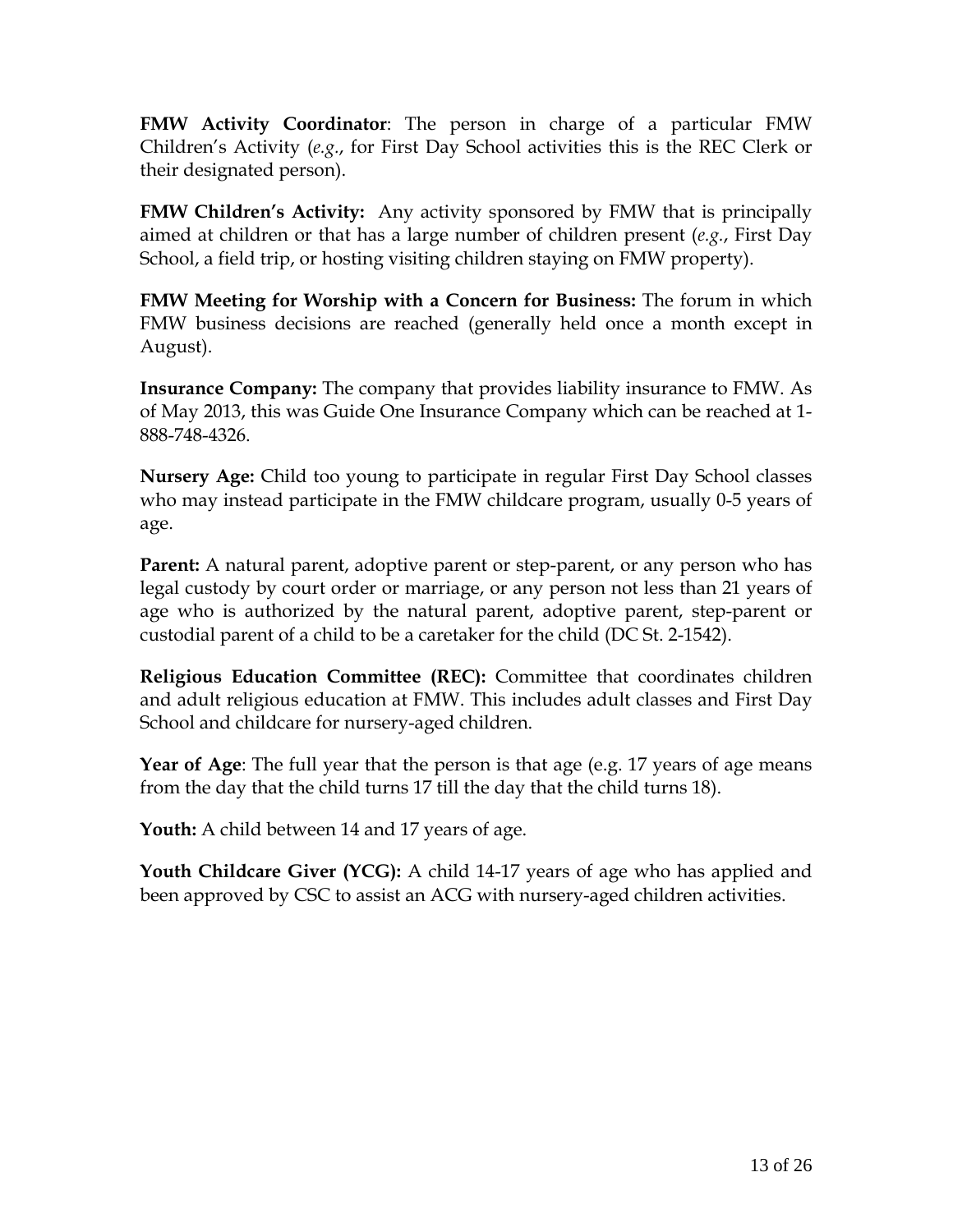*Appendix B* 

# **Application Form For Individuals Wanting to Work With Children at Friends Meeting Of Washington**

#### Please **PRINT CLEARLY** all information on this form

**Date Received by CSC:** \_\_\_/ \_\_/ \_\_\_\_\_\_\_\_ Sponsoring Comm.: \_\_\_\_\_\_\_\_\_\_\_\_\_\_\_\_\_\_\_\_\_\_ mm/dd/yyyy **Decision by CSC:** Approve/Disapprove Date:  $\frac{1}{\text{mm}/\text{dd}/\text{yyy}}$ 

To assure the protection and preservation of the confidential information regarding the background records and reference check of current or potential employees and volunteers, the Friends Meeting of Washington, DC, its officers or assigns agree to release any of the obtained information only to those individuals responsible for the hiring, selection, and screening of these individuals and to no one else, to the extent allowed by law. The applicant can review the records associated with this application subject to the rules outlined in FMW Child Safety Policy (See *Section D: Confidentiality*).

I hereby apply for the privilege of serving the Friends Meeting of Washington as: \_\_\_\_ First Day School teacher or assistant as a \_\_\_\_\_volunteer or \_\_\_\_employee \_\_\_\_ Nursery School age childcare worker as a \_\_\_\_volunteer or \_\_\_\_employee.

| Applicants' Last | First                         | Middle           | Maiden     |
|------------------|-------------------------------|------------------|------------|
| S.S. number:     | $\overline{\phantom{0}}$<br>- | Date of Birth: / |            |
|                  | Social Security Number        |                  | mm/dd/yyyy |

A **legible** copy of your driver's license/passport/state ID with photograph must be submitted with this application (magnify 2x).

If you have changed your name(s) please list previous name(s) date of change and reason.

| Last                                        | First      | Middle | Maiden                                                                                                                                                                                                                                                                                                                                  |
|---------------------------------------------|------------|--------|-----------------------------------------------------------------------------------------------------------------------------------------------------------------------------------------------------------------------------------------------------------------------------------------------------------------------------------------|
| Date changed: / / Reason:                   | mm/dd/yyyy |        |                                                                                                                                                                                                                                                                                                                                         |
|                                             |            |        |                                                                                                                                                                                                                                                                                                                                         |
|                                             |            |        | $_$ State: $_$ $\qquad \qquad$ $\qquad$ $\qquad$ $\qquad$ $\qquad$ $\qquad$ $\qquad$ $\qquad$ $\qquad$ $\qquad$ $\qquad$ $\qquad$ $\qquad$ $\qquad$ $\qquad$ $\qquad$ $\qquad$ $\qquad$ $\qquad$ $\qquad$ $\qquad$ $\qquad$ $\qquad$ $\qquad$ $\qquad$ $\qquad$ $\qquad$ $\qquad$ $\qquad$ $\qquad$ $\qquad$ $\qquad$ $\qquad$ $\qquad$ |
|                                             |            |        |                                                                                                                                                                                                                                                                                                                                         |
|                                             |            |        |                                                                                                                                                                                                                                                                                                                                         |
| If less than one year:<br>Previous Address: |            |        |                                                                                                                                                                                                                                                                                                                                         |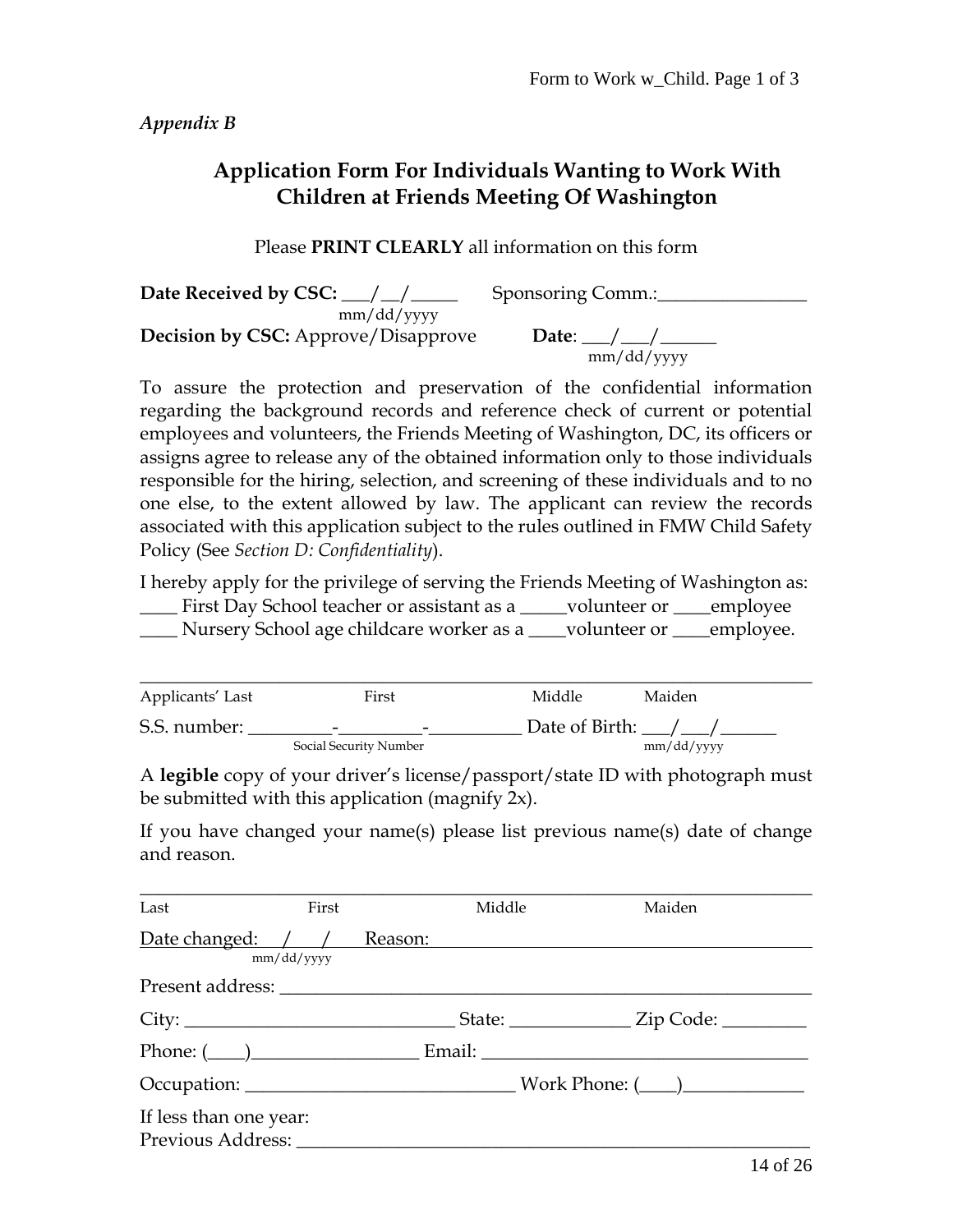| Phone: $(\_\_)$                                                                                                                                                                                                                                                                                                                                                                                                                                                                                                                     |  |  |
|-------------------------------------------------------------------------------------------------------------------------------------------------------------------------------------------------------------------------------------------------------------------------------------------------------------------------------------------------------------------------------------------------------------------------------------------------------------------------------------------------------------------------------------|--|--|
|                                                                                                                                                                                                                                                                                                                                                                                                                                                                                                                                     |  |  |
| Have you ever been suspected of, arrested for, charged with, under probation<br>for, convicted or adjudicated of any type of (place an X):<br>-Crimes involving behavior toward children, including pornography? __ yes __ no<br>-Sexual or physical abuse? _____ yes _____ no.<br>-Production or distribution of drugs? _____ yes ______ no.<br>-Misuse of weapons? _____ yes ______ no.<br>-Stalking or threatening incident against another individual? ___ yes ___ no<br>-Have any open criminal proceedings? ____ yes ____ no. |  |  |
| If you answered yes to any question please explain. Attach additional pages if<br>needed:                                                                                                                                                                                                                                                                                                                                                                                                                                           |  |  |
|                                                                                                                                                                                                                                                                                                                                                                                                                                                                                                                                     |  |  |
| Two references - not family members and non-FMW members/attenders are<br>strongly preferred and the references must be unrelated to one another:                                                                                                                                                                                                                                                                                                                                                                                    |  |  |
| Telephone: ()<br>1) Name:<br><u> 1989 - Johann Barnett, fransk politiker (</u>                                                                                                                                                                                                                                                                                                                                                                                                                                                      |  |  |

| Address: | E-mail:      |
|----------|--------------|
|          |              |
| 2) Name: | Telephone: ( |
|          |              |
| Address: | E-mail:      |

# *Non-paid applicants must answer the following questions:*

Applicants must have been a member or attender of the FMW for at least six (6) months prior to the date of this application. Indicate which of the following might help establish this fact:

-Membership approval or request appears in Monthly Meeting Minutes \_\_\_\_\_\_ -Signature in guest book \_\_\_\_\_\_

-Request to be placed on the mailing list \_\_\_\_\_\_

-Name appears in a Meeting Directory \_\_\_\_\_\_

-Identifiable contribution made \_\_\_\_\_\_

-List 2 unrelated members or attenders of FMW that know you well:

1st person name Last \_\_\_\_\_\_\_\_\_\_\_\_\_\_\_\_\_\_\_\_\_\_\_\_\_ First \_\_\_\_\_\_\_\_\_\_\_\_\_\_\_\_\_\_\_\_\_\_\_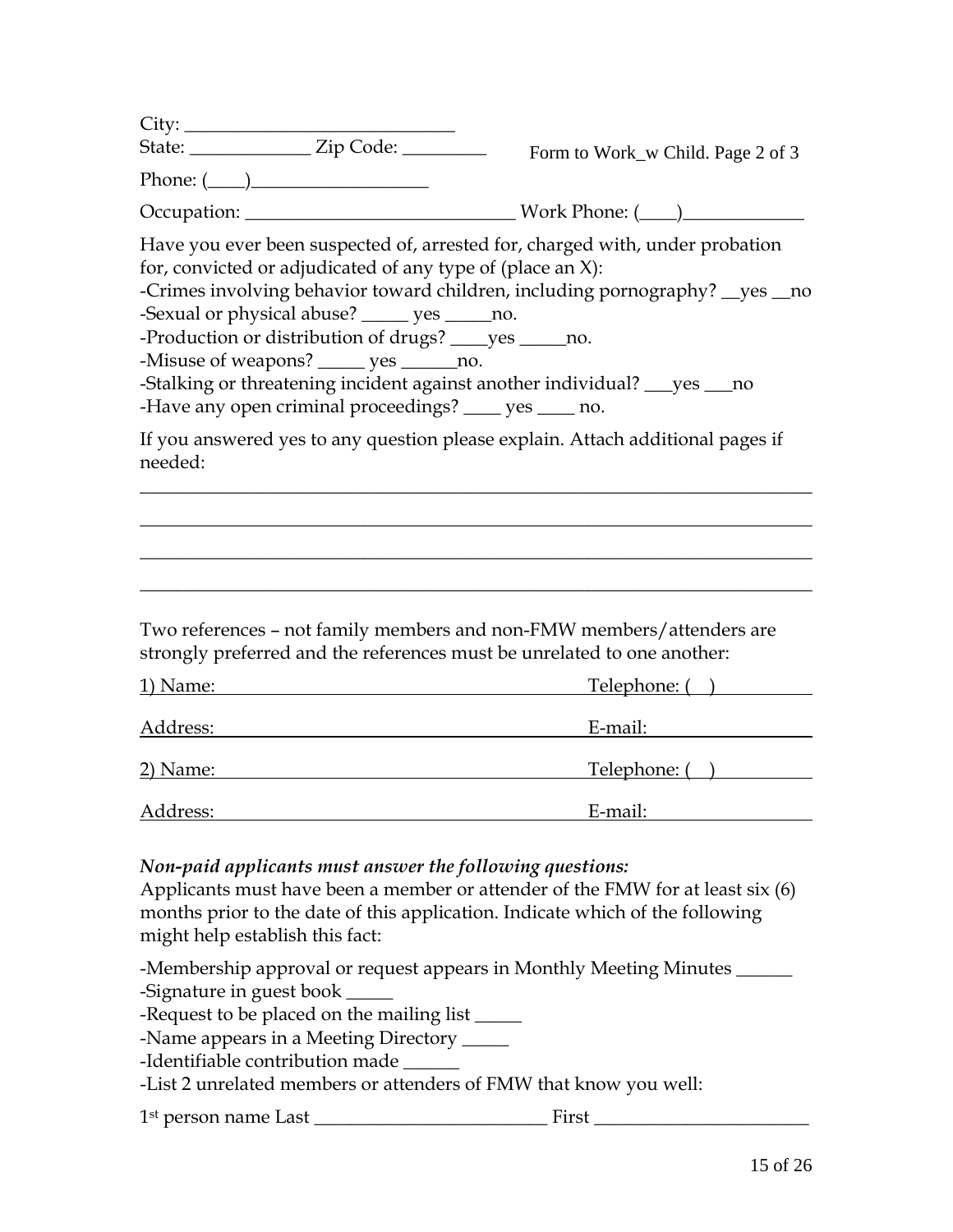| - 1100 | 2 <sup>nd</sup> person name Last |  |
|--------|----------------------------------|--|
|--------|----------------------------------|--|

## *All applicants must complete this section:*

I, \_\_\_\_\_\_\_\_\_\_\_\_\_\_\_\_\_\_\_\_\_\_\_\_\_\_\_\_\_\_\_\_\_\_\_\_\_\_\_\_\_\_\_(Print applicant's First and Last Name) authorize Friends Meeting of Washington and/or its agents to make an independent investigation of my

background, references, character, past employment, education, criminal, or police Form to Work\_w Child. Page 3 of 3

records, including those maintained by both public and private organizations and all public records for the purpose of confirming the information contained on my application and/or obtaining other information, which may be material to my qualifications as volunteer or for employment now, and if applicable, during the tenure of volunteering or employment with Friends Meeting of Washington, DC.

I, my heirs, and administrators release Friends Meeting of Washington, DC and/or its agents and any person or entity, which provides information pursuant to this authorization, from any and all liabilities, claims, or lawsuits in regards to the information obtained from any and all of the above referenced sources used.

I have never been convicted/adjudicated of a sexual offense or sexual offenses against children. To the best of my knowledge, no one has ever accused me of being sexually, physically, or emotionally abusive of a child. Nor, to the best of my knowledge, has anyone ever said to me that I was touching or speaking to a child in a criminally inappropriate fashion.

I have read and been given a copy of the FMW Child Safety Policy.

Date: / /

Signature mm/dd/yyyy

# *This section is for applicants less than 18 years of age*

If applicant is **less than 18 years of age** then parent/guardian/custodian must sign here and submit a legible copy of their driver's license/passport/state id with photograph of themselves, this is in addition to the one for the applicant.

I, \_\_\_\_\_\_\_\_\_\_\_\_\_\_\_\_\_\_\_\_\_\_\_\_\_\_\_(Print name) have read and been given a copy of the FMW Child Safety Policy. I consent to my child serving as a Youth Childcare Giver.

Date: / /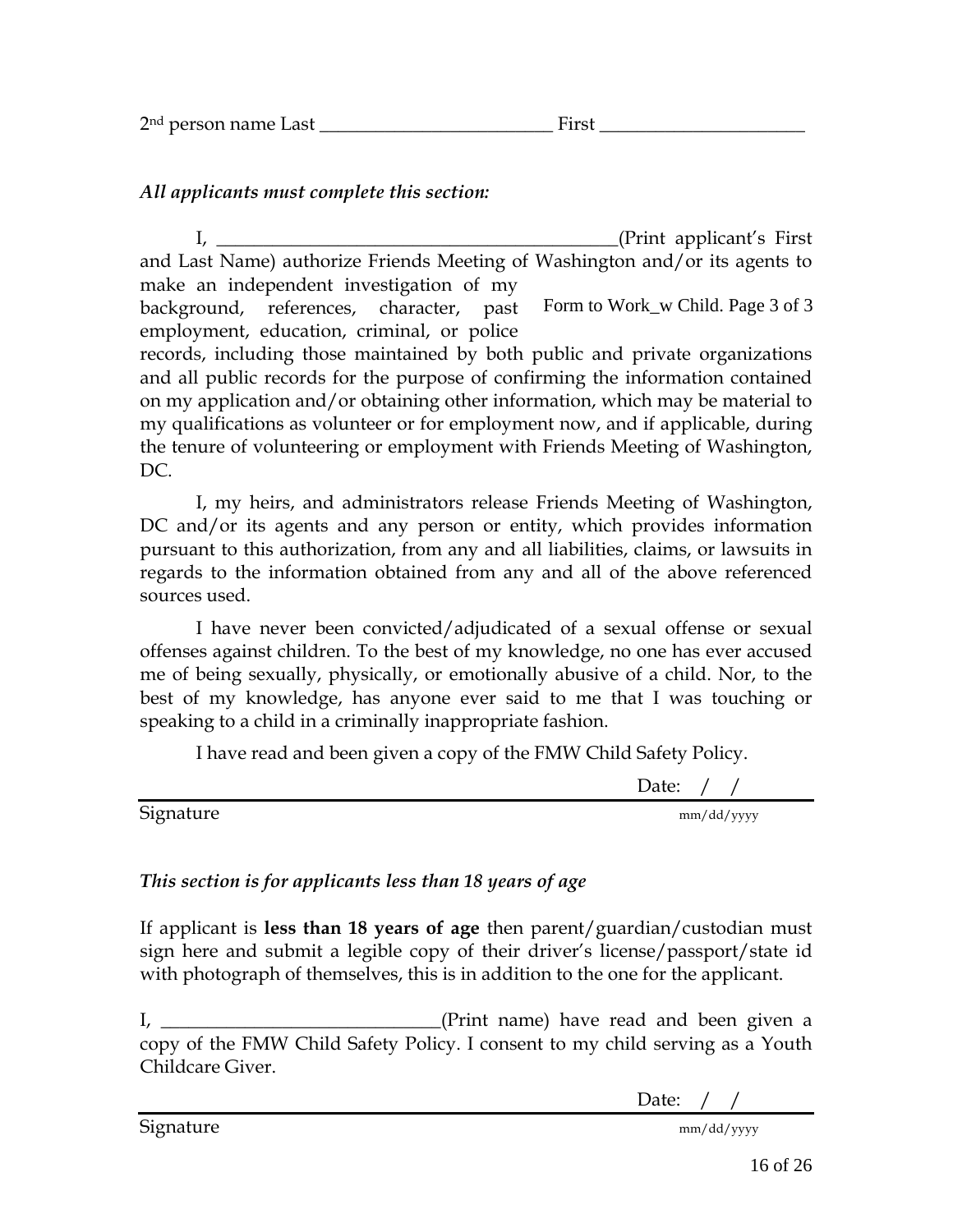Last Name First Name Middle Name

Relationship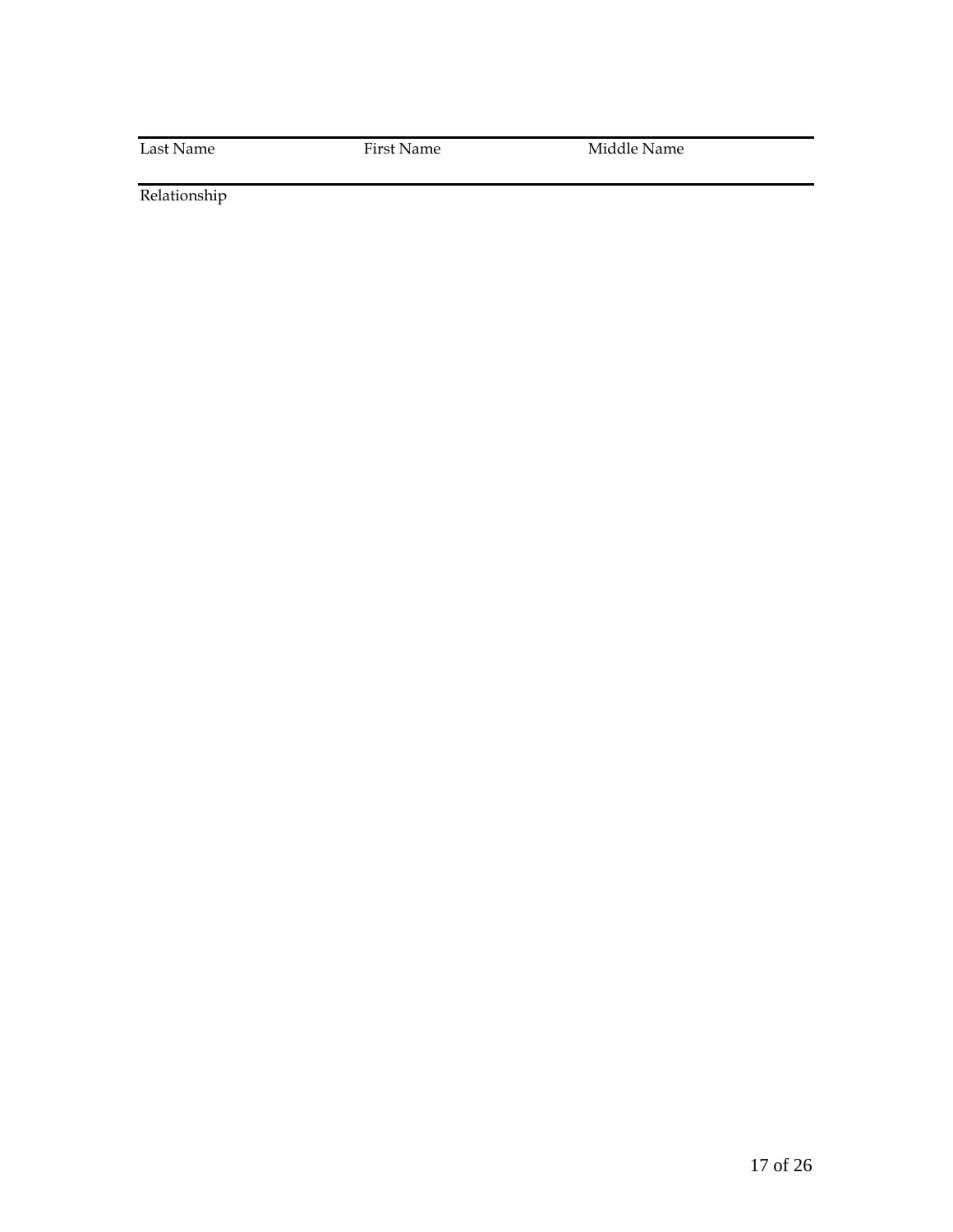*Appendix C:* 

# **Individual Consent, Emergency Contact, Hold Harmless and Photo Release Form**

| Location: the contract of the contract of the contract of the contract of the contract of the contract of the contract of the contract of the contract of the contract of the contract of the contract of the contract of the                                                                                                                                                                                                                                                                                                                                                                                                                                                                                                                             |          |       |  |                                                                                  |  |
|-----------------------------------------------------------------------------------------------------------------------------------------------------------------------------------------------------------------------------------------------------------------------------------------------------------------------------------------------------------------------------------------------------------------------------------------------------------------------------------------------------------------------------------------------------------------------------------------------------------------------------------------------------------------------------------------------------------------------------------------------------------|----------|-------|--|----------------------------------------------------------------------------------|--|
|                                                                                                                                                                                                                                                                                                                                                                                                                                                                                                                                                                                                                                                                                                                                                           |          |       |  |                                                                                  |  |
|                                                                                                                                                                                                                                                                                                                                                                                                                                                                                                                                                                                                                                                                                                                                                           |          |       |  | FMW Event Coordinator telephone during activity: (_____)________________________ |  |
| Dates of Activity $\_\_\_\_\_\_\_\_\_\$ to $\_\_\_\_\_\_\_\_\_\_\_\_\$ (mm/dd/yyyy)<br>(if this is for First Day School please put 09/01/yyyy to 08/31/yyyy and list activity as First Day<br>School with the clerk of REC as the FMW Event Coordinator)                                                                                                                                                                                                                                                                                                                                                                                                                                                                                                  |          |       |  |                                                                                  |  |
| Child's name<br>Last                                                                                                                                                                                                                                                                                                                                                                                                                                                                                                                                                                                                                                                                                                                                      |          | First |  | Middle                                                                           |  |
|                                                                                                                                                                                                                                                                                                                                                                                                                                                                                                                                                                                                                                                                                                                                                           | mm/dd/yy |       |  | Date of birth ___/ ___/ ___ Age ________Sex _________________Grade _____________ |  |
|                                                                                                                                                                                                                                                                                                                                                                                                                                                                                                                                                                                                                                                                                                                                                           |          |       |  |                                                                                  |  |
| Emergency Contact (2 must be listed)                                                                                                                                                                                                                                                                                                                                                                                                                                                                                                                                                                                                                                                                                                                      |          |       |  |                                                                                  |  |
|                                                                                                                                                                                                                                                                                                                                                                                                                                                                                                                                                                                                                                                                                                                                                           |          |       |  |                                                                                  |  |
|                                                                                                                                                                                                                                                                                                                                                                                                                                                                                                                                                                                                                                                                                                                                                           |          |       |  | $Home$ $Cell$ $(\_\_\_\_\_\_$ Work $(\_\_\_\_\_\_$                               |  |
|                                                                                                                                                                                                                                                                                                                                                                                                                                                                                                                                                                                                                                                                                                                                                           |          |       |  |                                                                                  |  |
|                                                                                                                                                                                                                                                                                                                                                                                                                                                                                                                                                                                                                                                                                                                                                           |          |       |  | $Home$ $Cell$ $(\underline{\hspace{1cm}})$ $Work$ $(\underline{\hspace{1cm}})$   |  |
|                                                                                                                                                                                                                                                                                                                                                                                                                                                                                                                                                                                                                                                                                                                                                           |          |       |  |                                                                                  |  |
| I, _________________________________(Print First and Last Name), being the<br>(Print First)<br>and Last name) hereby give my consent for my child to participate in this activity<br>sponsored by Friends Meeting of Washington, DC. I understand that the<br>leader(s) of this activity will take all reasonable safety precautions, and that the<br>possibility of an unforeseen hazard does exist. I further agree not to hold the<br>Friends Meeting of Washington, DC its leaders, employees and volunteer staff<br>liable for damages, losses, diseases, or injuries incurred by the child listed on this<br>form or myself. I have recorded the telephone number for the Event Coordinator.<br>$\frac{1}{2}$ Date $\frac{1}{2}$ Date $\frac{1}{2}$ |          |       |  |                                                                                  |  |

Signature of parent/guardian/custodian mm/dd/yyyy

Continued on next page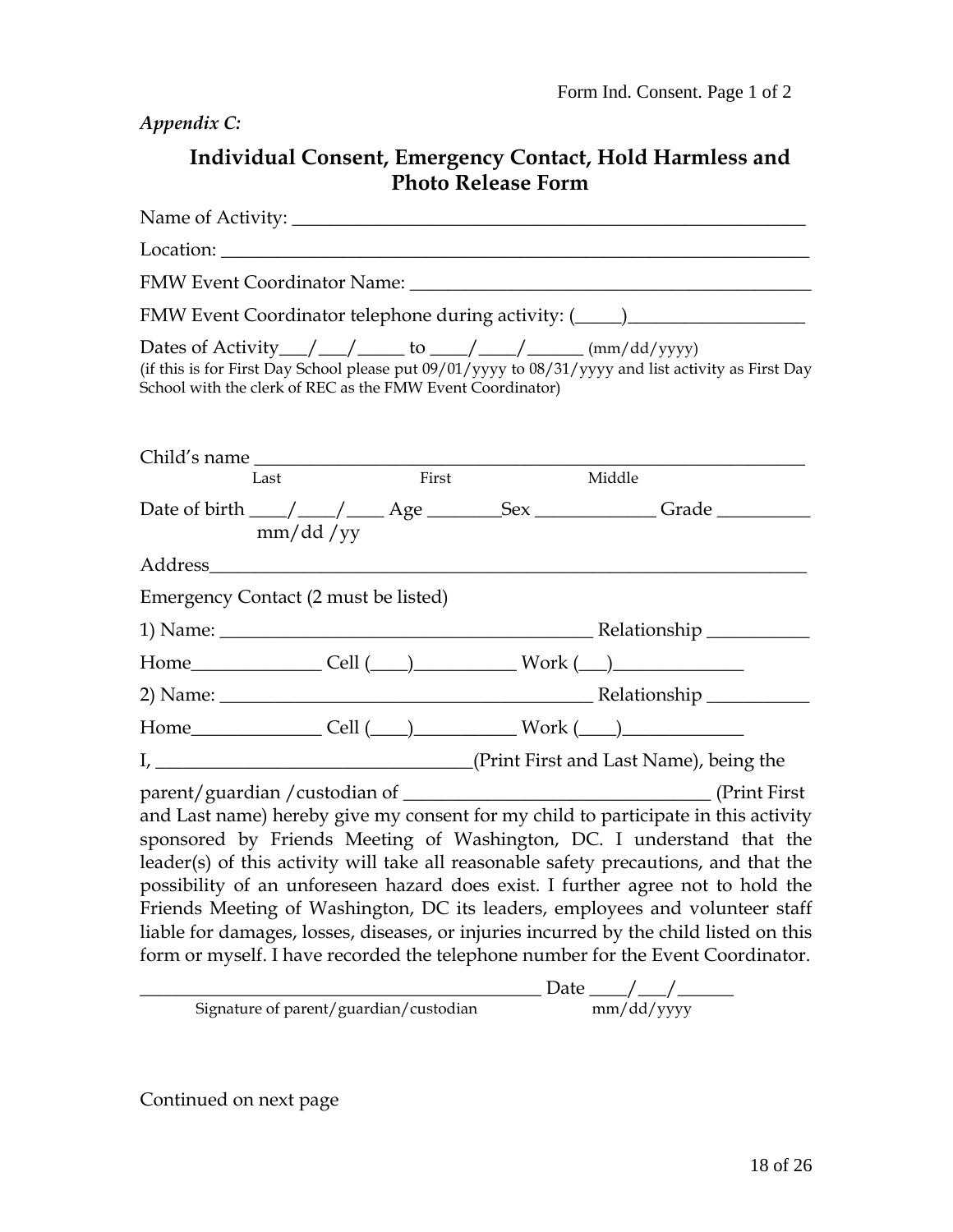#### **Assign Custodial Responsibility of Child**

If the parent/guardian/custodian will not be present at the activity AND this activity is occurring off campus AND/OR the activity involves an overnight stay. I assign custodial responsibilities for my child to (Print First and Last

 Name): \_\_\_\_\_\_\_\_\_\_\_\_\_\_\_\_\_\_\_\_\_\_\_\_ \_\_\_\_\_\_\_\_\_\_\_\_\_\_\_\_\_\_\_\_\_\_\_ (This person cannot beresponsible for more than four (4) children, if they have one or more of their own children).

|                                        | Date       |
|----------------------------------------|------------|
| Signature of Parent/guardian/custodian | mm/dd/yyyy |

#### **Photo release of child for FMW use**

I agree to the use of the likeness of my child, \_\_\_\_\_\_\_\_\_\_\_\_\_\_\_\_\_\_\_\_\_\_\_\_\_\_\_\_\_\_\_\_\_

\_\_\_\_\_\_\_\_\_\_\_\_\_\_\_\_\_\_\_\_\_\_\_\_\_\_\_\_\_\_\_\_\_\_\_, (Print First and Last Name) for Friends Meeting of Washington information, publicity and/or promotional purposes. I understand and agree that photographs of my child may be printed in promotional materials. I further understand and agree that my child's likeness, in photographs or videos, may appear on a webpage or webpages produced by Friends Meeting of Washington and that such webpage(s) will be accessible via the Internet. I agree that any materials produced pursuant to this release may be used, in whole or in part, without my inspection or further consent or approval, of the finished product or any use of said materials or product by Friends Meeting of Washington. Friends Meeting of Washington does not caption/embed any children's names to/in photographs (an exception is made for material on bulletin boards within the FMW campus buildings).

I have read this agreement, and I make it willingly on behalf of my child.

 $\frac{1}{\text{tan}}$  Date  $\frac{1}{\text{mm}/\text{dd}/\text{vv} \text{vv}}$ Signature of Parent/guardian/custodian

**\*\*\*\*\*\*\*\*\*\*\*\*\*\*\*\*\*\*\*\*\*\*\*\*\*\*\*\*\*\*\*\*\*\*\*\*\*\*\*\*\*\*\*\*\*\*\*\*\*\*\*\*\*\*\*\*\*\*\*\*\*\*\*\*\*\*\*\*\*\*\*\*\*\*\*\*\*\*\*\*\*** 

**This last part is optional and should only be completed at the request of FMW** 

#### **Release of child name for FMW use on electronic or printed media**

I agree that the name of my child, \_\_\_\_\_\_\_\_\_\_\_\_\_\_\_\_\_\_\_\_\_\_\_\_\_\_\_\_\_\_\_\_\_\_\_\_\_\_\_\_\_

 (Print First and Last Name) may be posted by Friends Meeting of Washington for information, publicity and/or promotional purposes in both electronic and/or printed media.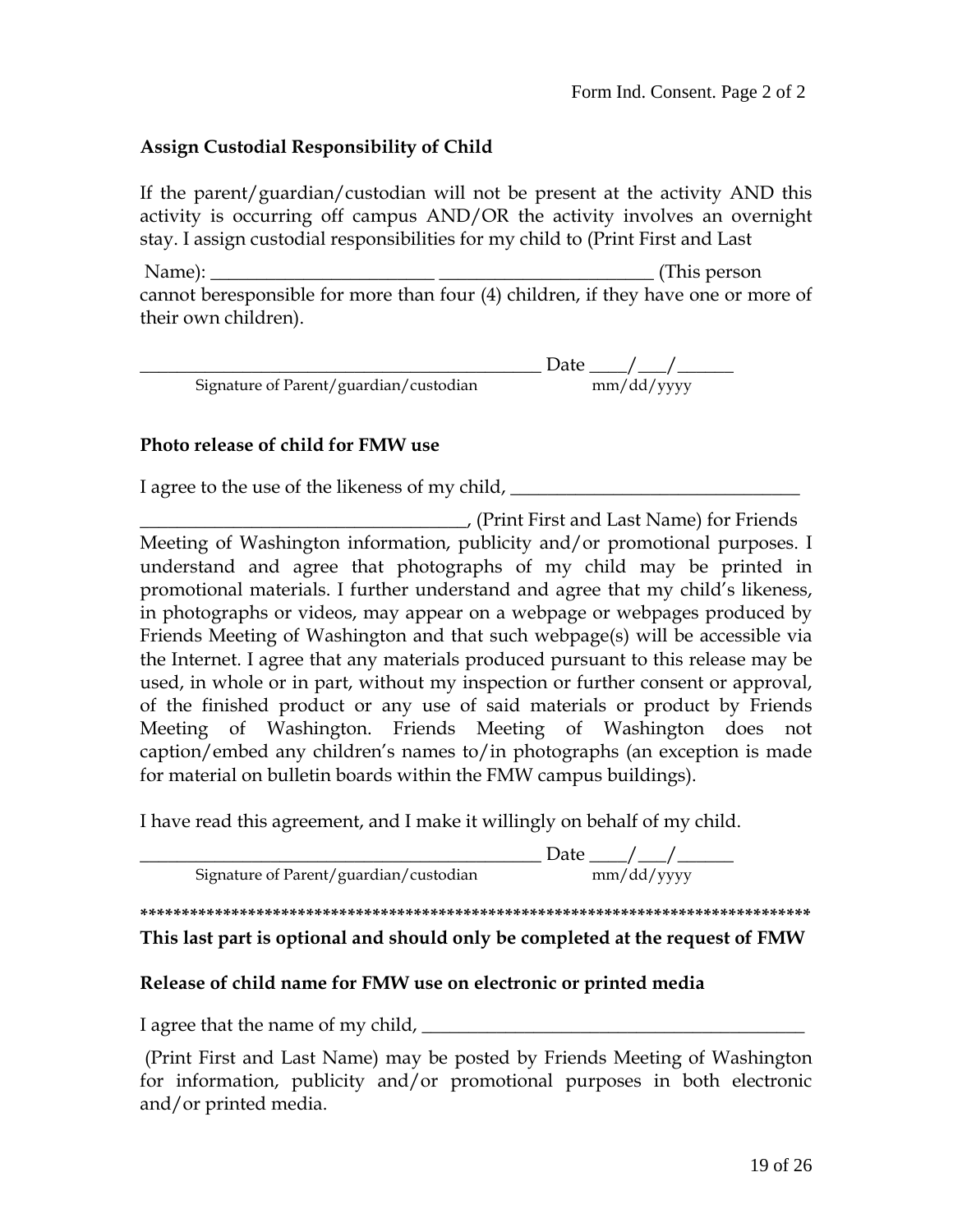I have read this agreement, and I make it willingly on behalf of my child.

|                                        | Date       |
|----------------------------------------|------------|
| Signature of Parent/guardian/custodian | mm/dd/yyyy |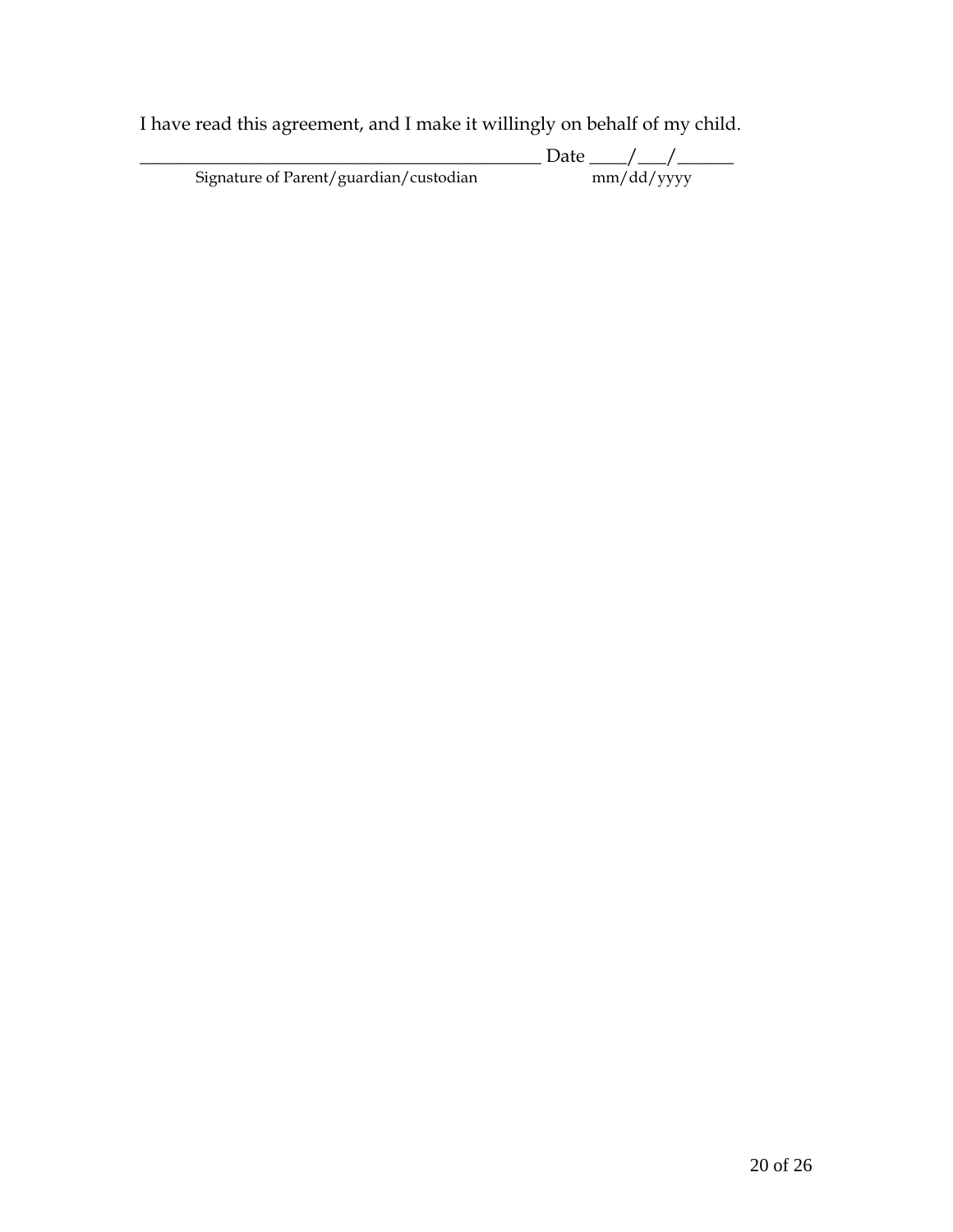*Appendix D:* 

|  | <b>Group Consent and Hold Harmless Form</b> |
|--|---------------------------------------------|
|--|---------------------------------------------|

| Location: Location:                                                                                  |                                                                 |                                                                                                                                                                                                                                                                                                                                                                                                                                                                                                                                                                                  |
|------------------------------------------------------------------------------------------------------|-----------------------------------------------------------------|----------------------------------------------------------------------------------------------------------------------------------------------------------------------------------------------------------------------------------------------------------------------------------------------------------------------------------------------------------------------------------------------------------------------------------------------------------------------------------------------------------------------------------------------------------------------------------|
|                                                                                                      |                                                                 | FMW Event Coordinator Name: University of the Coordinator Name:                                                                                                                                                                                                                                                                                                                                                                                                                                                                                                                  |
|                                                                                                      |                                                                 |                                                                                                                                                                                                                                                                                                                                                                                                                                                                                                                                                                                  |
| Dates of Activity $\_\_\_\_\_\_\_\_\_\$ to $\_\_\_\_\_\_\_\_\_\_\_\_\_\$ (mm/dd/yyyy)                |                                                                 |                                                                                                                                                                                                                                                                                                                                                                                                                                                                                                                                                                                  |
|                                                                                                      |                                                                 |                                                                                                                                                                                                                                                                                                                                                                                                                                                                                                                                                                                  |
|                                                                                                      |                                                                 |                                                                                                                                                                                                                                                                                                                                                                                                                                                                                                                                                                                  |
|                                                                                                      |                                                                 |                                                                                                                                                                                                                                                                                                                                                                                                                                                                                                                                                                                  |
| <b>Primary Group Coordinator</b> (older than 18 years of age):                                       |                                                                 |                                                                                                                                                                                                                                                                                                                                                                                                                                                                                                                                                                                  |
| Last Name                                                                                            | First                                                           | Middle                                                                                                                                                                                                                                                                                                                                                                                                                                                                                                                                                                           |
| (primary must be valid during activity)                                                              |                                                                 |                                                                                                                                                                                                                                                                                                                                                                                                                                                                                                                                                                                  |
| Email:                                                                                               | the contract of the contract of the contract of the contract of |                                                                                                                                                                                                                                                                                                                                                                                                                                                                                                                                                                                  |
| <b>Secondary Group Coordinator</b> (older than 18 years of age):                                     |                                                                 |                                                                                                                                                                                                                                                                                                                                                                                                                                                                                                                                                                                  |
| Last Name                                                                                            | First                                                           | Middle                                                                                                                                                                                                                                                                                                                                                                                                                                                                                                                                                                           |
| Telephone Primary: (120) Secondary: (220)<br>(primary must be valid during activity)                 |                                                                 |                                                                                                                                                                                                                                                                                                                                                                                                                                                                                                                                                                                  |
|                                                                                                      |                                                                 |                                                                                                                                                                                                                                                                                                                                                                                                                                                                                                                                                                                  |
| $\mathbf{I}_{\mathbf{r}}$<br>coordinator/leader of<br>injuries incurred by the member of this group. |                                                                 | (Print name), being the group<br>(Print<br><u> 1989 - Johann Barn, mars ann an t-Amhain Aonaich an t-Aonaich an t-Aonaich an t-Aonaich an t-Aonaich an t-Aon</u><br>group/Meeting House name) that will be present on FMW property, this<br>includes inside and outside, understand that I and my group will take all<br>reasonable safety precautions, and that the possibility of an unforeseen hazard<br>does exist. I further agree not to hold the Friends Meeting of Washington, DC its<br>leaders, employees and volunteer staff liable for damages, losses, diseases, or |
| Signature of Primary Group Coordinator                                                               |                                                                 | Date $\frac{1}{\text{mm}/\text{dd}/\text{yyy}}$                                                                                                                                                                                                                                                                                                                                                                                                                                                                                                                                  |
| Last Name                                                                                            | First                                                           | Middle                                                                                                                                                                                                                                                                                                                                                                                                                                                                                                                                                                           |
| your group.                                                                                          |                                                                 | On a separate page please print a list (First name, last name) of all participants in                                                                                                                                                                                                                                                                                                                                                                                                                                                                                            |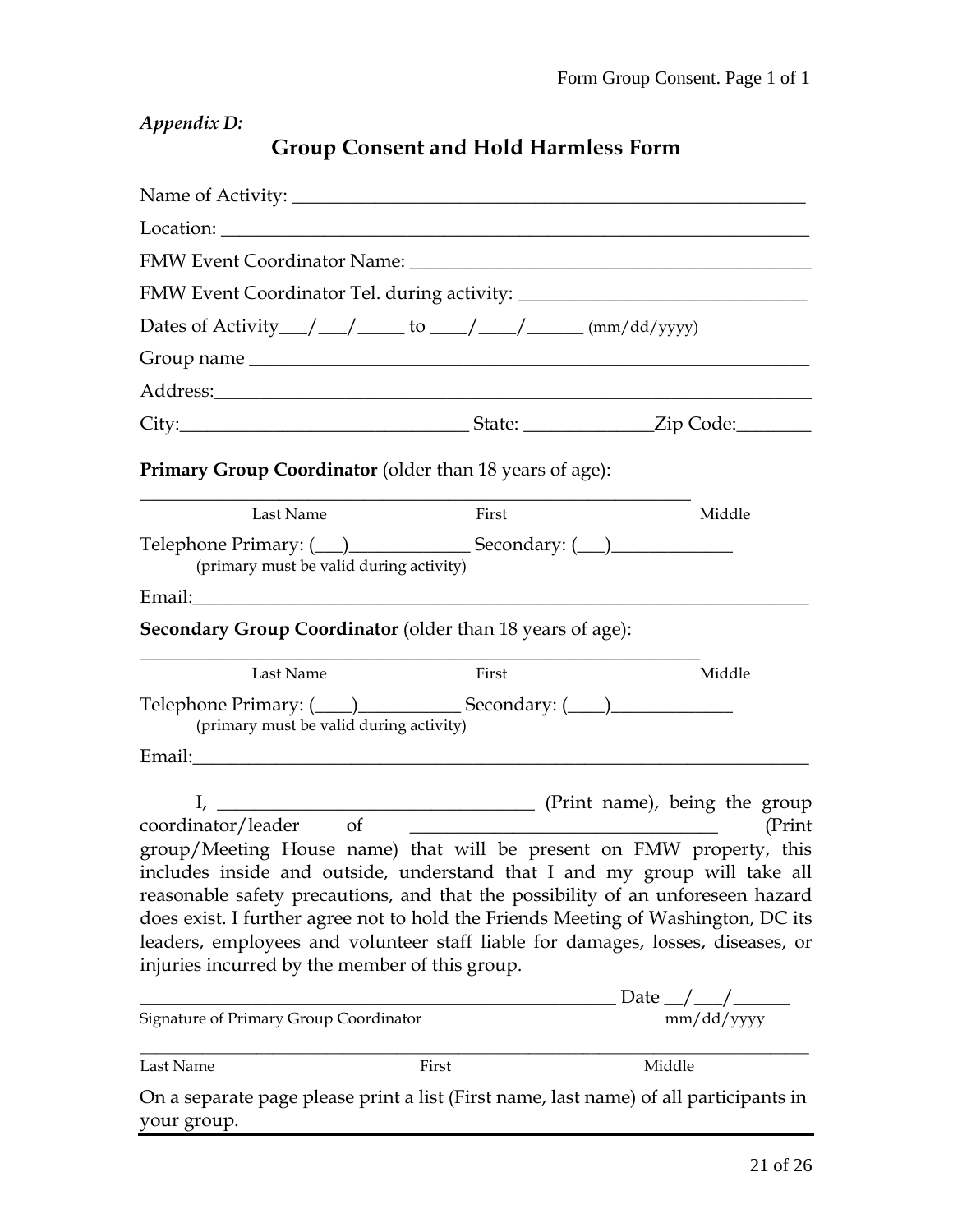# *Appendix E:*

# **Sign-in and Sign-out Sheet for FMW Children's Activity**  Name of Activity:

(Return this to CSC after event)

Date of Event: \_\_\_\_\_\_/\_\_\_\_\_ (mm/dd/yyyy) Page 1 of \_\_\_

|                         | Child's First and Last | Parent/ Guardian/<br>Custodian, First and | <b>Sign Dropoff</b> | Sign Pickup |
|-------------------------|------------------------|-------------------------------------------|---------------------|-------------|
|                         | Name (PRINT):          | Last Name (PRINT)                         |                     |             |
| $\mathbf{1}$            |                        |                                           |                     |             |
| $\overline{2}$          |                        |                                           |                     |             |
| $\overline{\mathbf{3}}$ |                        |                                           |                     |             |
| $\boldsymbol{4}$        |                        |                                           |                     |             |
| $\overline{5}$          |                        |                                           |                     |             |
| $\boldsymbol{6}$        |                        |                                           |                     |             |
| $\overline{7}$          |                        |                                           |                     |             |
| $\bf 8$                 |                        |                                           |                     |             |
| 9                       |                        |                                           |                     |             |
| ${\bf 10}$              |                        |                                           |                     |             |
| 11                      |                        |                                           |                     |             |
| $12\,$                  |                        |                                           |                     |             |
| 13                      |                        |                                           |                     |             |
| 14                      |                        |                                           |                     |             |
| 15                      |                        |                                           |                     |             |
| 16                      |                        |                                           |                     |             |
| $\bf 17$                |                        |                                           |                     |             |
| 18                      |                        |                                           |                     |             |
| 19                      |                        |                                           |                     |             |
| $\overline{20}$         |                        |                                           |                     |             |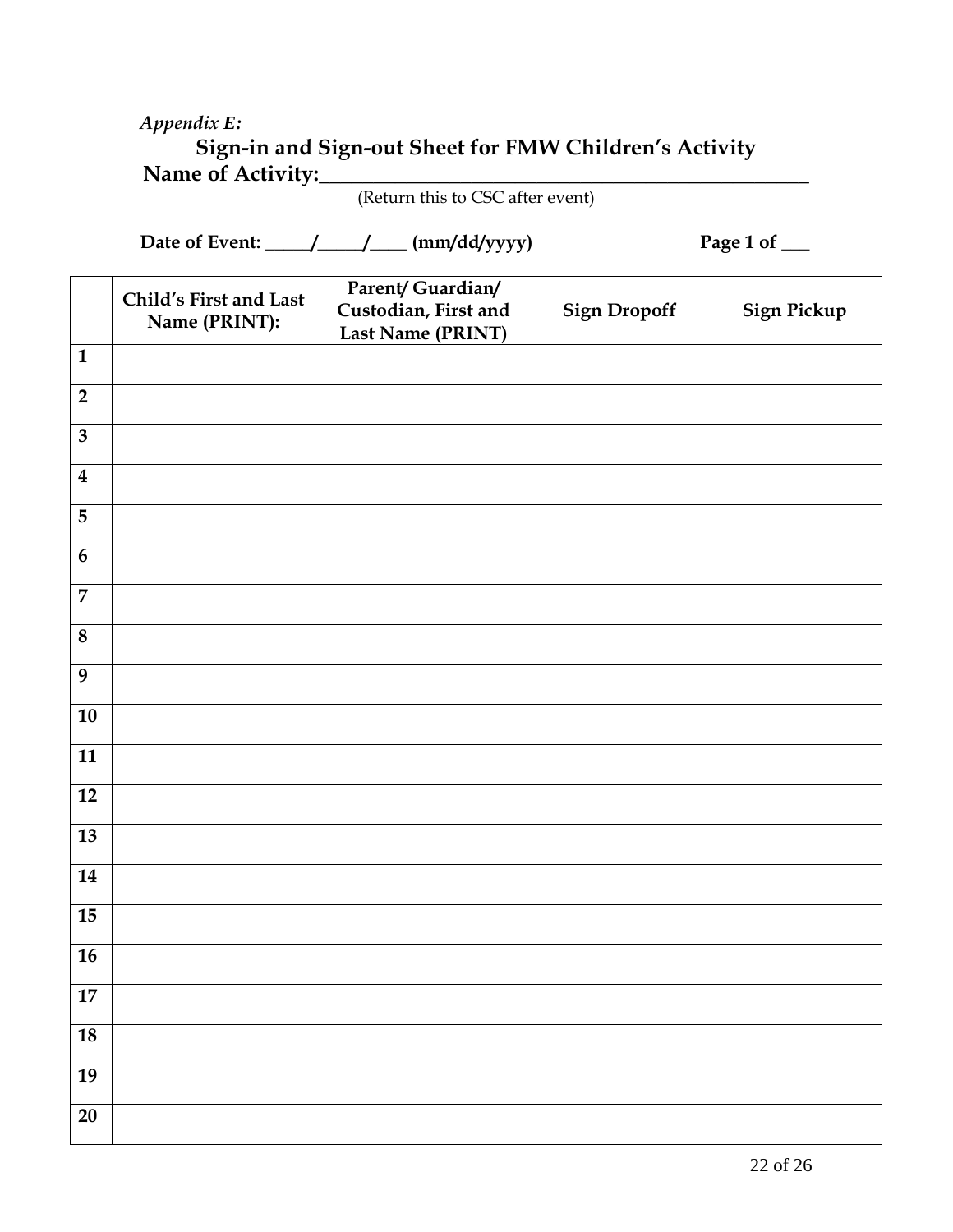*Appendix F:* 

# **Useful Links**

DC Child and Family Safety <http://cfsa.dc.gov/service/report-child-abuse-and-neglect> See links within the page on signs of abuse/neglect

DC statutory law online: <http://dc.gov/DC/Government/DC+Courts+&+Laws/DC+Laws> choose the link "DC Official Code"

Baltimore Yearly Meeting Publications: <http://www.bym-rsf.org/publications/> choose the link on the left entitled "Policies"

Last verified: **2013-October**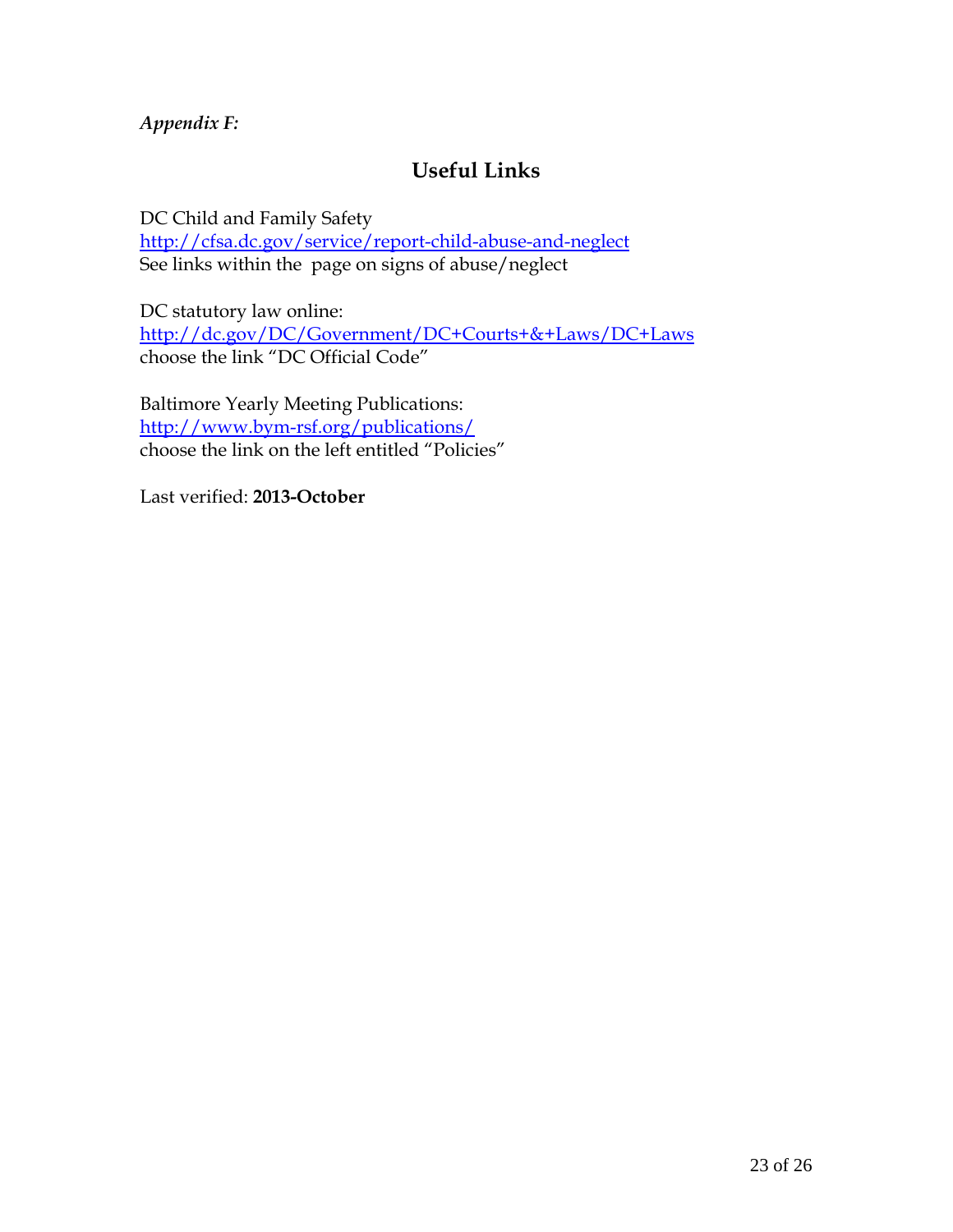*Appendix G:* 

# **Extracts from Applicable DC Statutory Law**

## **Definition of Child Abuse:**

1623-01 Definitions

 $(23)(A)$  The term "abused", when used with reference to a child, means:

(i) infliction of physical or mental injury upon a child;

(ii) sexual abuse or exploitation of a child; or

(iii) negligent treatment or maltreatment of a child.

(B)(i) The term "abused", when used with reference to a child, does not include discipline administered by a parent, guardian or custodian to his or her child; provided, that the discipline is reasonable in manner and moderate in degree and otherwise does not constitute cruelty. For the purposes of this paragraph, the term "discipline" does not include:

(I) burning, biting, or cutting a child;

(II) striking a child with a closed fist;

(III) inflicting injury to a child by shaking, kicking, or throwing the child;

(IV) nonaccidental injury to a child under the age of 18 months;

(V) interfering with a child's breathing; and

(VI) threatening a child with a dangerous weapon or using such a weapon on a child. For purposes of this provision, the term "dangerous weapon" means a firearm, a knife, or any of the prohibited weapons described in section 22-4514. (ii) The list in sub-subparagraph (i) of this subparagraph is illustrative of unacceptable discipline and is not intended to be exclusive or exhaustive.

## **Definition of Neglect**

#### 1623-01 Definitions

 $(9)$ (A) The term "neglected child" means a child:

(i) who has been abandoned or abused by his or her parent, guardian, or custodian, or whose parent, guardian, or custodian has failed to make reasonable efforts to prevent the infliction of abuse upon the child. For the purposes of this sub-subparagraph, the term "reasonable efforts" includes filing a petition for civil protection from intrafamily violence pursuant to section 16-1003; (ii) who is without proper parental care or control, subsistence, education as required by law, or other care or control necessary for his or her physical, mental, or emotional health, and the deprivation is not due to the lack of financial means of his or her parent, guardian, or custodian;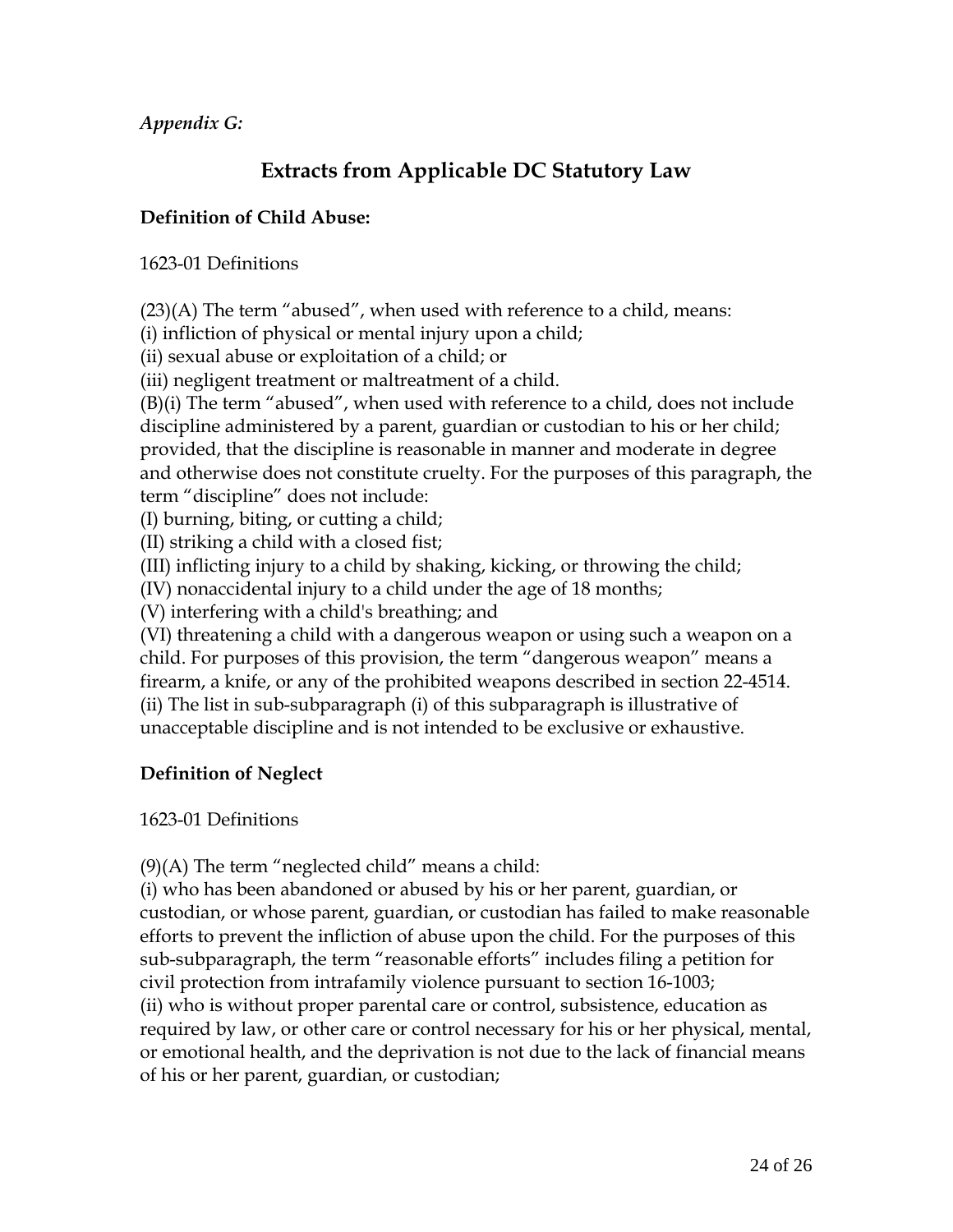(iii) whose parent, guardian, or custodian is unable to discharge his or her responsibilities to and for the child because of incarceration, hospitalization, or other physical or mental incapacity;

(iv) whose parent, guardian, or custodian refuses or is unable to assume the responsibility for the child's care, control, or subsistence and the person or institution which is providing for the child states an intention to discontinue such care;

(v) who is in imminent danger of being abused and another child living in the same household or under the care of the same parent, guardian, or custodian has been abused;

(vi) who has received negligent treatment or maltreatment from his or her parent, guardian, or custodian;

(vii) who has resided in a hospital located in the District of Columbia for at least 10 calendar days following the birth of the child, despite a medical determination that the child is ready for discharge from the hospital, and the parent, guardian, or custodian of the child has not taken any action or made any effort to maintain a parental, guardianship, or custodial relationship or contact with the child; (viii) who is born addicted or dependent on a controlled substance or has a significant presence of a controlled substance in his or her system at birth; (ix) in whose body there is a controlled substance as a direct and foreseeable consequence of the acts or omissions of the child's parent, guardian, or custodian; or

(x) who is regularly exposed to illegal drug-related activity in the home.

# **Definition of Criminal Background Check:**

4-1501.05a. Assessment of information obtained from criminal background check.

(a) The information obtained from the criminal background check shall not create a disqualification or presumption against employment or volunteer status of the applicant unless the Mayor determines that the applicant poses a present danger to children or youth. In making this determination, the Mayor shall consider the following factors:

(1) The specific duties and responsibilities necessarily related to the employment sought;

(2) The bearing, if any, the criminal offense for which the person was previously convicted will have on his or her fitness or ability to perform one or more of such duties or responsibilities;

(3) The time which has elapsed since the occurrence of the criminal offense;

(4) The age of the person at the time of the occurrence of the criminal offense;

(5) The frequency and seriousness of the criminal offense;

(6) Any information produced by the person, or produced on his or her behalf, regarding his or her rehabilitation and good conduct since the occurrence of the criminal offense; and